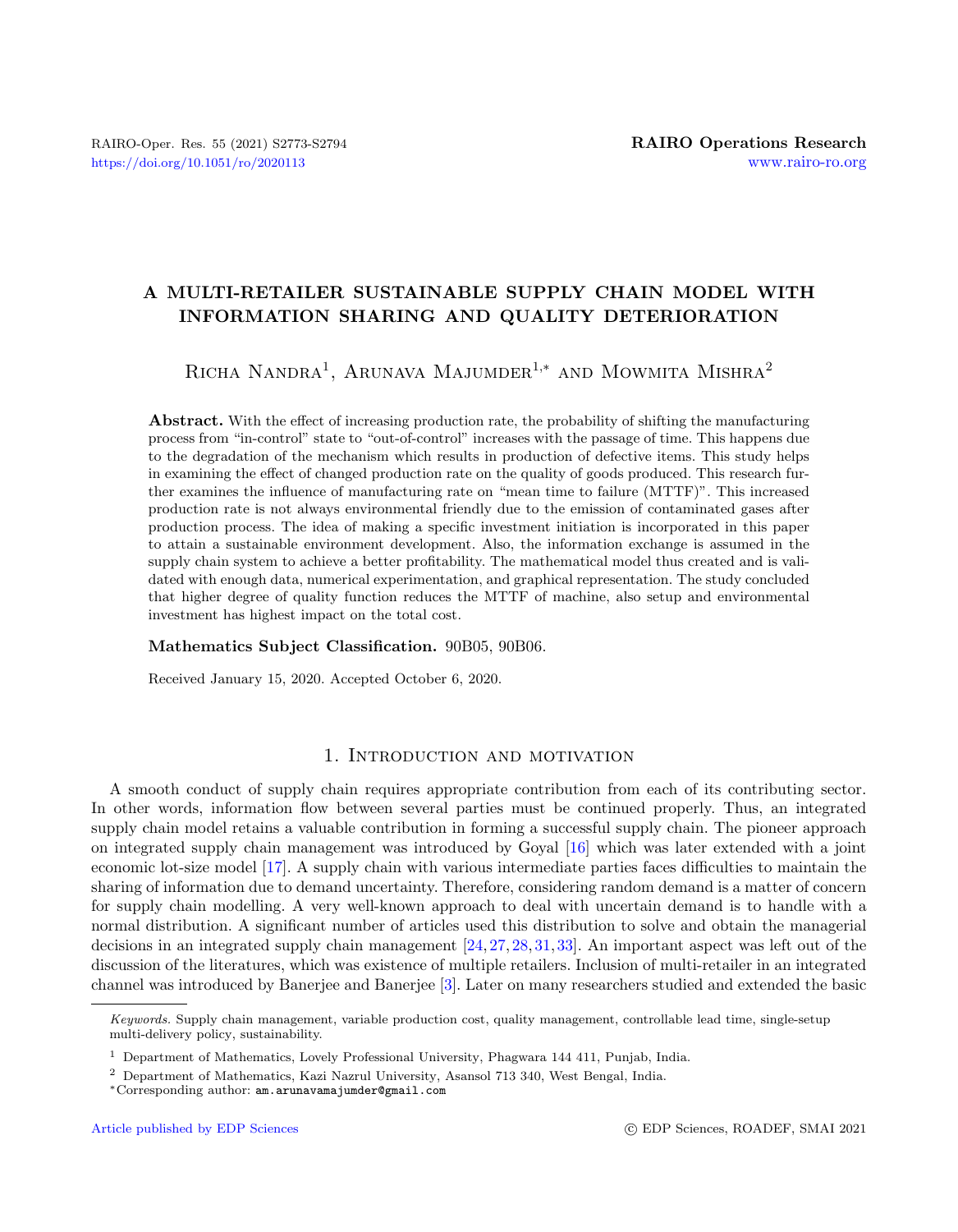### S2774 R. NANDRA ET AL.

idea of the existence of multi-retailer in their studies [\[4,](#page-19-1)[21,](#page-20-7)[26,](#page-20-8)[28\]](#page-20-4). Moreover, a smooth conduction of delivery of items is another vital parameter to cope up with customer satisfaction. One of the most useful ways to achieve this is to reduce the lead time. A lead time is composed of many components such as supplier's lead time, order preparation, order transit, delivery time, and the setup time [\[24,](#page-20-2)[39\]](#page-20-9). Reduction of each component of lead time leads to an achievement of successful supply chain. Therefore, researchers has been creating and implementing efficient methods to reduce lead time from decades. The investment (lead time crashing cost) to shorten lead time was studied by many literatures [\[24,](#page-20-2) [27,](#page-20-3) [32,](#page-20-10) [34\]](#page-20-11).

The role of manufacturer in the supply chain has significant importance in maintaining the system reliability. After a certain period of time the system may shift from "in-control" to "out-of-control" state and begin producing defective items. The probability of shifting one state to another state can be reduced by an investment [\[35,](#page-20-12) [36\]](#page-20-13). Increased production rate is one of the most crucial reasons behind this situation. As an example, in a robotic assembly manufacturing system, increasing rate of production may result the deterioration of the repeatability of robotic arm [\[23\]](#page-20-14). As the arm speed is increased to raise the production rate, robot repeatability deteriorates. "Repeatability is defined as the ability of the robot to return to the same point, and is critical for product quality. The deterioration of repeatability results in a decrease in the percentage of conforming units produced by the robot [\[29\]](#page-20-15)". Offodile and Ugwu [\[30\]](#page-20-16) also supported the idea of deterioration of robotic arm with repeatability. They induced that process variables, especially speeds and weight highly affects robot performance. Conrad and McClamrock [\[11\]](#page-19-2) studied a drilling operation which concluded that 10% change in processing rate of the drilling machine results 50% change in tool cost. Therefore, production rate plays an extremely vital role in controlling system reliability as well as production or machine tool cost. Wang et al. [\[47\]](#page-21-0) enlightened on the issue of quality deterioration during production process especially when the process reaches to "out-of-control" state. They considered the adaptation of predictive maintenance policy to prevent defective production. Cheng and Lee [\[9\]](#page-19-3) emphasised that deterioration of machine during production process influenced quality of product. Hence, a rapid quality check and machine maintenance are required to meet the product conformance.

Excess production rate also has an impact of environmental sustainability due to which industries release additional carbon in the environment. Environmental degradation, global warming, and strict governmental rules force industries to adopt green initiatives and incorporate sustainability practices into their supply chain. An additional charge termed as environmental sustainability cost has to be incurred by the companies, which is added for accounting social welfare. This environmental cost is one of the components of total cost of entire supply chain. Though environmental impact is one of the most important concerns in sustainable development, many researchers considered economic and social impact also along with environmental sustainability [\[18,](#page-20-17) [19\]](#page-20-18). As the sustainability in supply chain was limited to optimization of environmental factors only, researchers gradually considered joint decision-making with manufacturing, disposal, and customer service also along with sustainable development [\[25\]](#page-20-19). Again, sustainable order quantity (SOQ) model and economic order quantity (EOQ) model with sustainability were developed and became a matter of concern [\[5,](#page-19-4) [7\]](#page-19-5). Later on a significant number of definitions on several aspects regarding green and sustainable supply chain were stated [\[1,](#page-19-6) [22\]](#page-20-20).

On the above context of the study, we set the objectives of this article. The objective of this research is to develop a two echelon supply chain system with single-vendor multi-buyer integrated supply chain system under demand uncertainty. Lead time plays a crucial role for customer satisfaction and uncertainty in lead time demand makes the system vulnerable towards reduced profitability. Therefore, reducing lead time is one of the most important tasks for the managers to enhance the customer's demand satisfaction. In addition to that another parameter also plays important role for customer satisfaction such as quality of product. The product quality depends on system reliability as a reliable manufacturing system produces an insignificant number of defectives. Therefore, a study on the effects of reliability under increasing rate of production along with lead time reduction strategy is another important goal of this study. Due to strict government regulations and increasing emission of greenhouse gases, a sustainable supply chain system has become a matter of concern. One of the vital objectives of this study is to analyze the effect of environmental for the sustainable development on the entire system cost of the chain. Therefore, the aim of this study is to minimize the supply chain system cost under the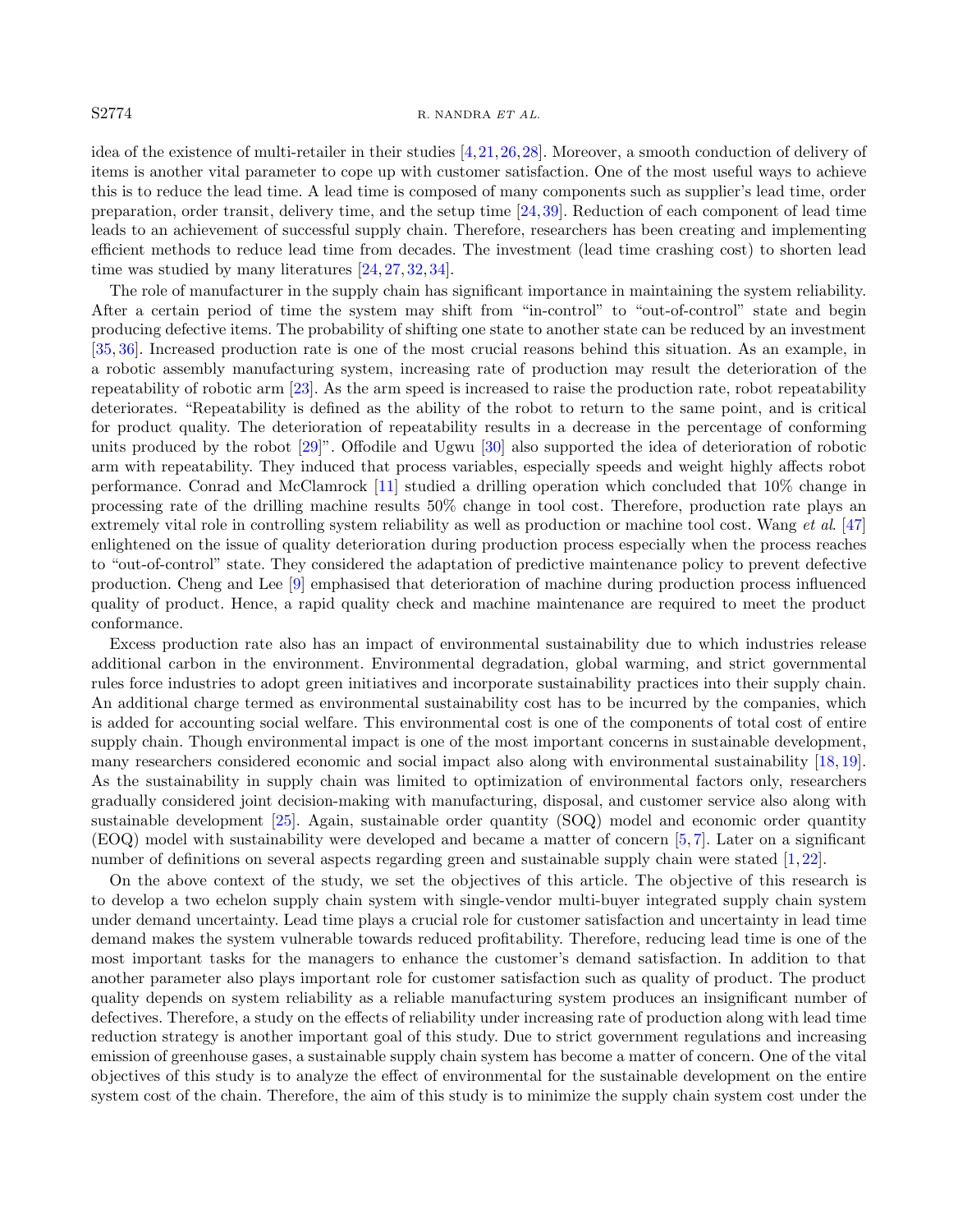factors discussed above on the centralized and decentralized supply chain and to establish a comparative study between the two systems.

The whole article is divided into many sections. Section [2](#page-2-0) describes the review of existing literatures. An author's contribution table (Tab. [1\)](#page-4-0) depicting the research gaps is also added in this section. Section [3](#page-4-1) includes problem definition, assumptions and notation to develop the mathematical model. Section [4](#page-6-0) elaborates the mathematical model with an unconstrained nonlinear programming problem and also an efficient solution algorithm is depicted in this section to solve the model. Section [5](#page-10-0) discusses the numerical experimentation and sensitivity analysis. Sections [6](#page-14-0) and [7](#page-16-0) include the managerial insights and conclusions, respectively.

## 2. Literature review

#### <span id="page-2-0"></span>Quality deterioration during production process

Many researchers studied the case of the shifting of the manufacturing system from "in-control" to "out-ofcontrol". The stage when the process enters into "out-of-control" state, the chances of producing defective items increases significantly. Thus, the quality of product deteriorates with on-going production process. Porteus [\[35\]](#page-20-12) stated the shifting of perfect quality production to imperfect quality production due to changed production rate. Rosenblatt and Lee  $[36]$  contemplated that the shifting of state occurs after a period  $\eta$ . The time of shifting is a negative exponentially distributed random variable with a specified mean. "The exponential assumption is motivated by the observation that, beyond some initial age, the hazard function of a machine is relatively flat so that the failure rate is approximately constant". Khouja and Mehrez [\[23\]](#page-20-14) stretched this work and established a relation between the mean of the random variable and production rate. They reviewed quality function in linear and quadratic polynomial.

In integrated supply chain model where quality of production does not remain same throughout the process, the increased production rate draws our attention on the safety of environment as well. Hence, Sarkar et al. [\[42\]](#page-20-21) used a realistic approach for single supplier and multiple buyer by viewing production rate as decision variable instead of a parameter in machine manufacturing based system. With increased production, the machine components start dying and results in production of sub-standard goods. This condition more likely appeared in robot-based production where the robot is used repeatedly to raise production rate [\[29\]](#page-20-15). The increased production influences the release of vulnerable gases. With rapid climate change, sustainability is becoming a corporate social responsibility. They need to incorporate green initiates and seek effective strategies to attain sustainable development in SCM [\[46\]](#page-21-1). To celebrate century of the EOQ model, an honour to Ford Whitman Harris was presented by Cárdenas-Barrón et al.  $[8]$ .

#### Supply chain management with single and multiple retailers

"Supply chain management (SCM) is a collaboration among suppliers, manufacturers, retailers, and customers. The supply chain model is used to minimize the total cost or to maximize the total profit throughout the network under the condition that demands of each facility have to be met" [\[39\]](#page-20-9). The thought of simple integrated inventory system was pioneered by Goyal [\[16\]](#page-20-0). Banerjee [\[4\]](#page-19-1) reviewed this system for either both parties receive benefit or none incur losses. Goyal [\[17\]](#page-20-1) further modified this model with a combined economicbatch-size model for retailer and vendor. Banerjee and Burton [\[2\]](#page-19-8) discriminated "coordinated" and "independent" restocking policies for a manufacturer and for more than one customer. Lead time variable inventory model was proposed by Ben-Daya and Raouf [\[6\]](#page-19-9). Chung [\[8\]](#page-19-7) scrutinized an inventory model for deteriorated items and consider pricing policy, the out-of-order production, the warranty-period, the inspection planning, and the demand depend on stock-level. In addition to this, Chung [\[8\]](#page-19-7) established an integrated inventory model for manufacturer and retailer to obtain ideal order quantity, cycle length and total inventory cost. A supply chain model with variable back ordered was presented by Sarkar [\[38\]](#page-20-22) and two different integrated inventory model under uncertain condition and advertising dependent demand was presented by Sarkar et al. [\[41\]](#page-20-23). Sarkar and Majumder [\[39\]](#page-20-9) and developed integrated supply chain models in which methods were discussed to reduce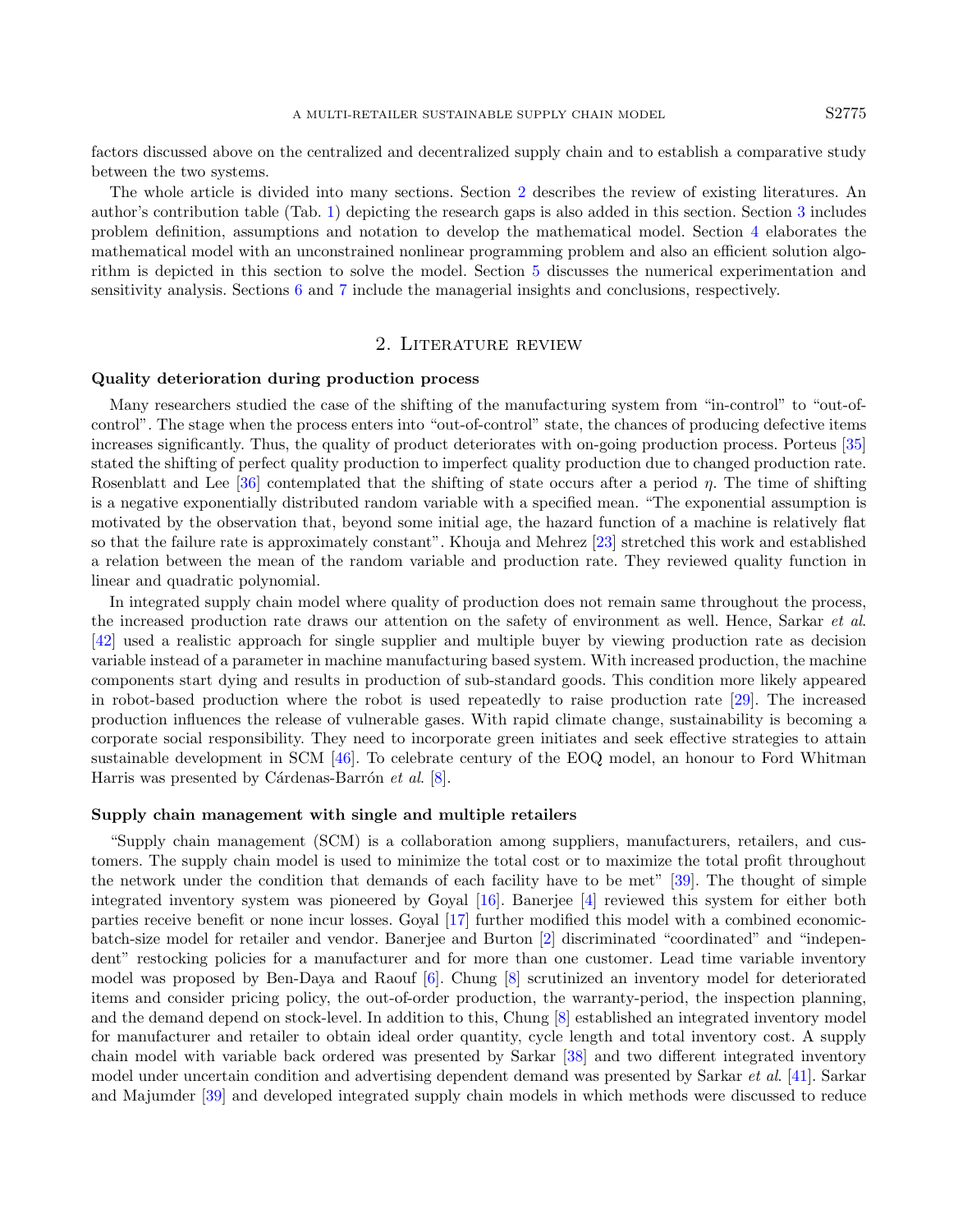#### S2776 R. NANDRA ET AL.

setup cost which has remarkable impact on minimizing the overall expected supply chain cost. An inventory model was discussed by Sarkar and Giri [\[44\]](#page-20-24) in uncertain demand environment.

The integrated models with imperfect quality have always been the interest area of many. Like, Sarkar et al. [\[44\]](#page-20-24) worked on imperfect production manufacturing system and provided its safety stock, optimal batch size and reliability. Sana [\[37\]](#page-20-25) offered an inventory model for manufacturer and retailer. He suggested an integrated model to cut the production of substandard items. Gao [\[15\]](#page-20-26) developed a probabilistic models for the production and operational incitements by improving quality and coordination in supply chains with cots allocations. Majumder et al. [\[28\]](#page-20-4) and Dey et al. [\[13\]](#page-20-27) proposed the improvement in the production quality with the reduction in setup cost and setup time for vendor-buyer supply chain model.

In a realistic scenario, focusing on multiple retailers has more importance than a single one. Jha and Shanker [\[21\]](#page-20-7) developed a single-vendor multi-buyer integrated production inventory model. They studied the effect of service level constraint with controllable lead time. In the same direction production rate dependent lead time was calculated by Sarkar *et al.* [\[45\]](#page-21-2). Banerjee and Banerjee [\[3\]](#page-19-0) introduced a coordinated inventory model for single-vendor and multi-buyers under electronic data interchange (EDI) policy. Consequently, several studies on single-vendor multi-buyers were proposed in the literature  $[2, 26, 48]$  $[2, 26, 48]$  $[2, 26, 48]$  $[2, 26, 48]$  $[2, 26, 48]$ . Sarmah *et al.* [\[45\]](#page-21-2) developed a centralized system of single-vendor with multiple heterogeneous buyers and focused on the negotiation to obtain the due of extra saving resulting from coordination. Recently, Dey et al. [\[12\]](#page-20-28) worked on coordinated supply chain model where setup cost decreased by discrete investment and process quality was improved by a logarithmic investment function and expected total profit was optimized.

#### Lead time reduction

While considering uncertain demand, the role of lead time becomes a topic of concern. A little lead time improves the customer's satisfaction level. Thus, lead time reduction plays an important role to achieve a successfull supply chain though an amount may be incurred by the owner. Liao and Shyu [\[24\]](#page-20-2) proposed a probabilistic model with the assumption that demand must follow normal distribution and the lead time divided into n-constituents with different cost for the lessening of lead time. They proposed that there is no suitable inventory model that deals with lead time as a "decision variable". In their paper, they calculated the length of lead time to reduce the expected total cost. Pan and Yang [\[34\]](#page-20-11) assumed the homogeneous inventory model in which lead time and set-up cost was degraded to achieve profitable business. Ouyang et al. [\[32\]](#page-20-10) and allowed shortage and presumed lead time as random and controllable. Ouyang and Chen [\[31\]](#page-20-5) developed an imperfect production model by considering improvement in quality and lead-time reductions in batch size reorder point. Huang et al. [\[20\]](#page-20-29) developed a sustainable homogeneous inventory model for maximizing profit by considering demand as selling-price dependent to increase the sales, and lead time demand using Poisson distribution.

#### Sustainability

As the concern regarding the continuous degradation of environment rises day by day, companies have begun investing on the new technologies to reduce the emission of greenhouse gases. Therefore, a sustainable development in manufacturing and supply chain became an important issue for every industrialist. Based on the supply chain sustainable development, Hacking and Guthrie [\[18\]](#page-20-17) and Herva and Roca [\[19\]](#page-20-18) discussed on the influence of environmental, economic and social development. Linton *et al.* [\[25\]](#page-20-19) suggested modifying the methodology to optimize sustainability in a supply chain. The study proposed that the optimization of environmental factors should be shifted to the optimization of entire supply chain operations. Bouchery et al. [\[7\]](#page-19-5) developed a multiobjective inventory model with environmental, economic, and social tradeoffs which are imposed by different regulatory bodies. Battini et al. [\[5\]](#page-19-4) assumed an EOQ model by considering jointly environmental and social sustainability factors in delivery operations. A numerous definitions and discussions regarding green supply chain and sustainable SCM were elaborated by Ahi and Searcy [\[1\]](#page-19-6). Khan et al. [\[22\]](#page-20-20) incorporated the environmental and social investment for sustainable development in a centralized supply chain model.

Table [1](#page-4-0) depicts the author's contribution table with some of the important literatures which compares the recent study with the previous literature.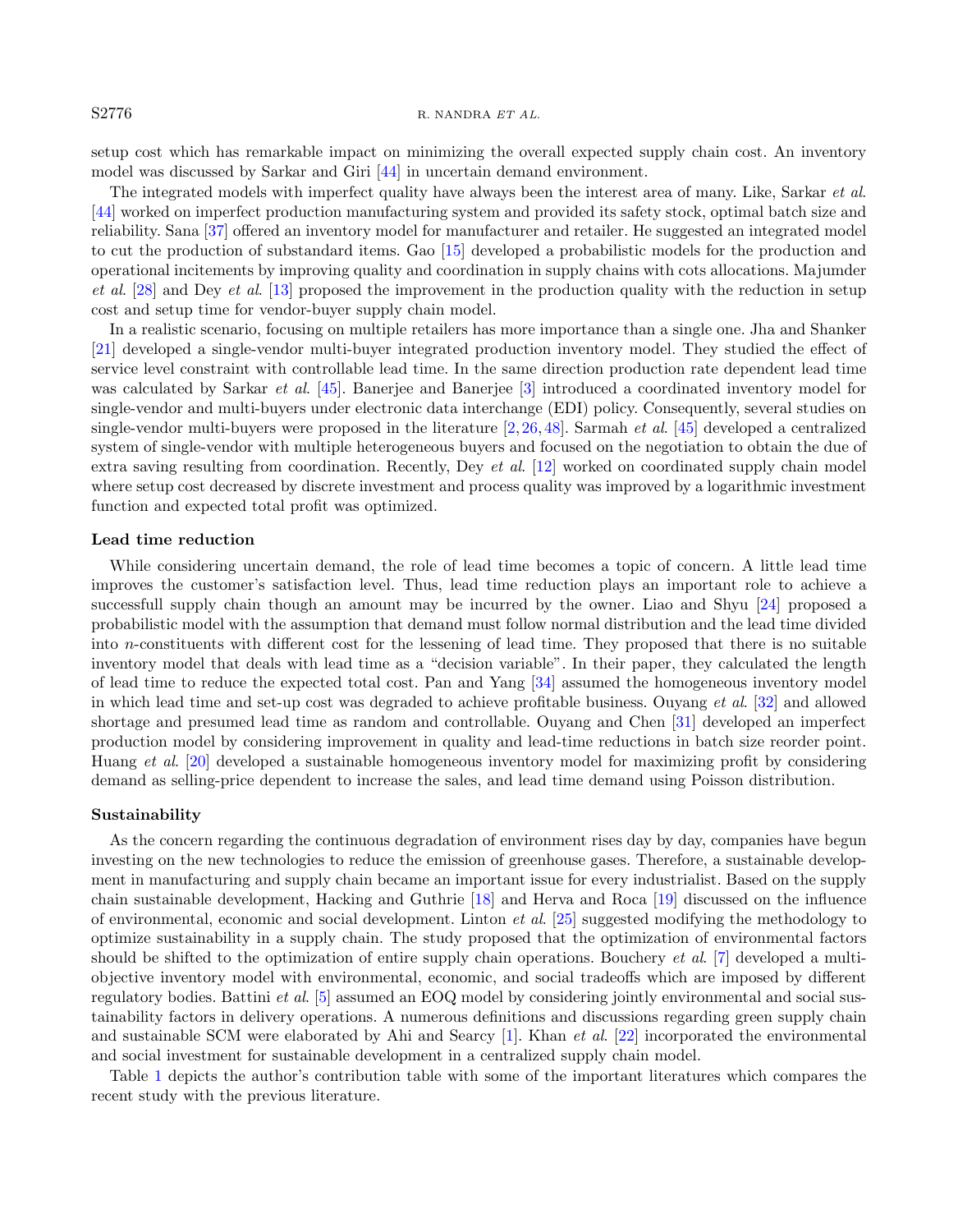| Author's<br>name                  | Supply<br>chain | Multi-<br>retailer | Controllable Variable<br>lead time | production<br>rate | Defective<br>manufacturing | Mean time to<br>failure | Environmental<br>sustainability |
|-----------------------------------|-----------------|--------------------|------------------------------------|--------------------|----------------------------|-------------------------|---------------------------------|
| Goyal $[16]$                      |                 |                    |                                    |                    |                            |                         |                                 |
| Banerjee [4]                      |                 |                    |                                    |                    |                            |                         |                                 |
| Porteus [35]                      |                 |                    |                                    |                    |                            |                         |                                 |
| Rosenblatt                        |                 |                    |                                    |                    |                            |                         |                                 |
| $&$ Lee [36]                      |                 |                    |                                    |                    |                            |                         |                                 |
| Khouja                            |                 |                    |                                    |                    |                            |                         |                                 |
| & Mehrez $[23]$                   |                 |                    |                                    |                    |                            |                         |                                 |
| Banerjee                          |                 |                    |                                    |                    |                            |                         |                                 |
| & Burton $[2]$                    |                 |                    |                                    |                    |                            |                         |                                 |
| Ouyang et al.<br>$[32]$           |                 |                    |                                    |                    |                            |                         |                                 |
| Jha and<br>Shankar $[21]$         |                 | √                  | √                                  |                    |                            |                         |                                 |
| Majumder<br>$et\ al.\ [28]$       |                 |                    | √                                  |                    |                            |                         |                                 |
| Khan et al.<br>$\left[ 22\right]$ |                 |                    |                                    |                    |                            |                         |                                 |
| This study                        |                 |                    |                                    |                    |                            |                         |                                 |

<span id="page-4-0"></span>TABLE 1. Author's contribution table.

## 3. Problem definition, notation, and assumptions

<span id="page-4-1"></span>To define the problem proposed in this article has been divided into some attributes. Below mentioned points describes all attributes considered in this paper.

## – Supply chain with single-vendor multi-buyer and SSMD policy

The article considers a supply chain problem with single-vendor multi-buyer (generalized any number of buyers). Single-setup multiple-delivery policy is adopted to deliver items between the parties.

# – Uncertain demand

The annual demand of retailers is assumed as random and follows a normal distribution with a known mean and standard deviation.

## – Variable production rate and production cost

Other than many existing literatures, this article relaxes the assumption of constant production rate and assumes variable rate which is potentially acceptable in real manufacturing systems. Simultaneously, production cost also has a dependency in production rate.

## – Stochastic time in which the system shifts to another state

Shifting time from "in-control" situation to "out-of-control" is a random variable with exponential distribution. The mean of this distribution has an impact in determining the reliability of the system by creating a relation between the mean of the exponential distribution and mean time to failure (MTTF) of the system. Moreover, dependency on the production rate with system reliability is studied.

## – Environmental sustainability

An environmental sustainability cost is incurred by the vendor and all buyers to sustain the environment friendly manufacturing system as well supply chain management.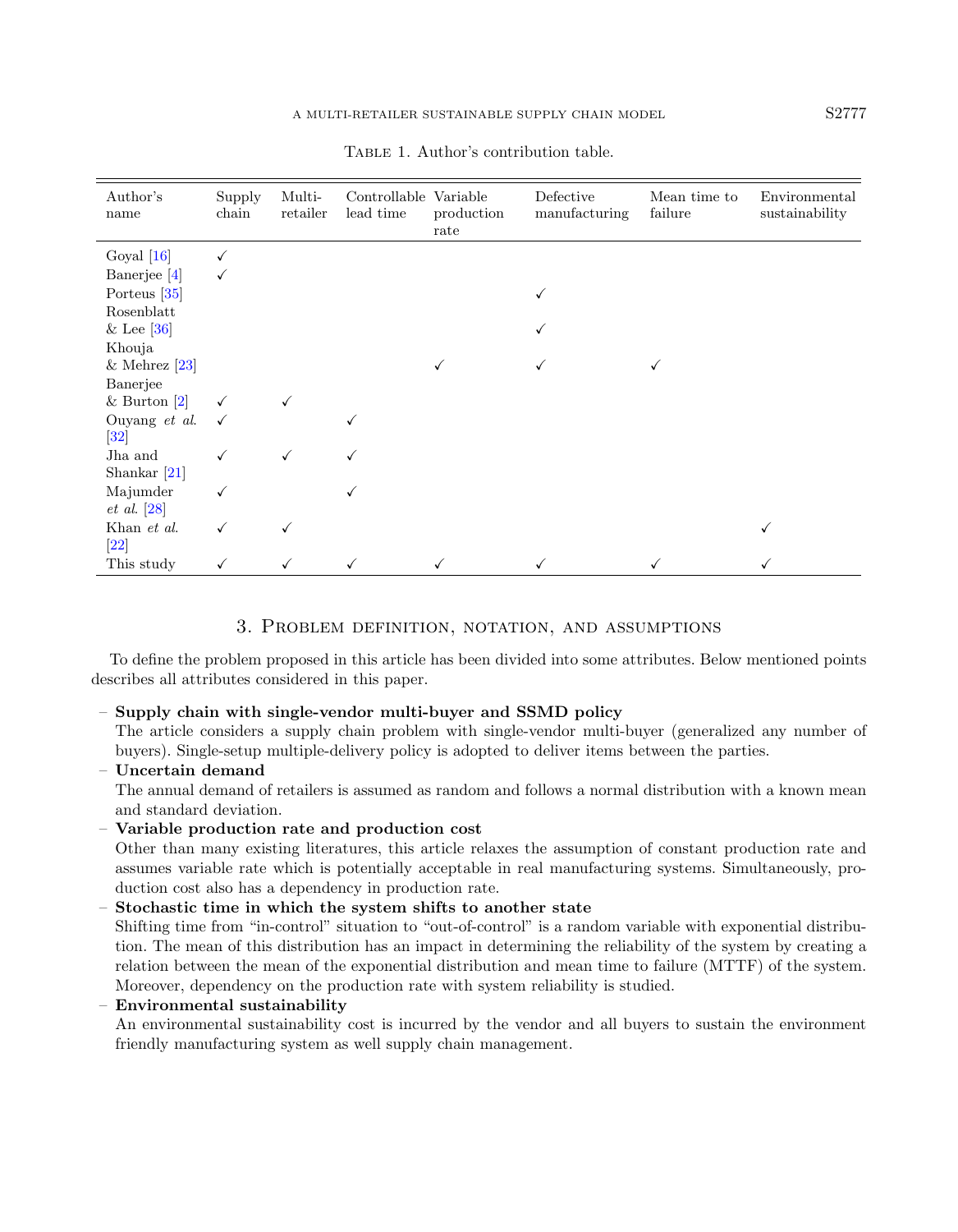#### S2778 R. NANDRA ET AL.

## Notation

- $q_i$  order quantity delivered to *i*th buyer by vendor in a single lot (units).
- $k_i$  safety factor for *i*th buyer.
- $r_i$  reorder point for *i*th buyer (units).
- $s_i$  safety factor for *i*th buyer (units).
- $L_i$  length of lead time for *i*th buyer (units).
- $d_i$  demand per unit time for buyer i (units per unit time).
- $h_{bi}$  holding cost for buyer i per unit per unit time (\$ per unit per unit time).
- n number of buyers (integer).
- $O_{bi}$  ordering cost per order (\$ per order).
- $\pi_i$  unit backorder cost (\$ per unit backordered).
- $\sigma_i$  standard deviation for the demand.
- P rate of production per unit time (unit per unit time).
- $C(P)$  cost for production (\$ per unit).
	- Q lot size delivered by vendor.
	- m number of lots delivered (positive integer).
	- S setup cost for vendor (\$ per setup).
	- $h_v$  holding cost for vendor (\$ per unit per unit time).
	- R cost for rework per unit (\$ per unit).
	- $E_v$  environmental cost parameter for vendors.
	- $E_{bi}$  environmental cost for buyer *i*.
		- t production run time (time unit).
	- $X_i$  random lead time demand of *i*th buyer (normal distribution) with mean  $d_i L_i$  and standard deviation  $\sigma_i\sqrt{L_i}.$

## Assumptions

- (1) As the article develops a single-vendor multi-buyer model, to fulfil each buyer's demand, the vendor supplies a total of  $Q = \sum_{i=1}^{n} q_i$  items.
- (2) Vendor uses SSMD policy for transportation, *i.e.*, produces  $mQ$  (*m* is any positive integer) items in a single setup, just after receiving the orders from all buyers to reduce setup cost. It is considered  $q_i = Q_{\overline{D}}^{\underline{d_i}}$  *i.e.* the equality  $\frac{q_i}{Q} = \frac{d_i}{D}$  is satisfied [\[27\]](#page-20-3).
- (3) The rate of production is a variable quantity where the range of variation is  $P_{\min}(P_{\min} > D = \sum_{i=1}^{n} d_i)$  and  $P_{\text{max}}$ . The unit cost for production is dependent on the rate of production P. When the rate of production is increase, the quality of the product gradually deteriorates.
- (4) The lead time  $L_i$  (for buyer i) has  $n_i$  mutually n independent components. For the jth component,  $a_{i,j}$  = minimum duration,  $b_{i,j}$  = normal duration, and  $c_{i,j}$  = crashing cost per unit time. For the sake of convenience, it is assumed  $c_{i,1} \leq c_{i,2} \leq \ldots \leq c_{i,n}$ .
- (5) For the *i*th buyer, it is assumed  $L_{i,0} = \sum_{i=1}^{n} b_{i,j} \cdot L_{i,r}$  is the length of lead time with components  $1, 2, \ldots$ , crashed to their minimum duration. Thus,  $L_{i,r}$  can be expressed as  $L_{i,r} = L_{i,0} - \sum_{j=1}^{r} (b_{i,j} - a_{i,j})$ ,  $r = 1, 2, 3, \ldots, n$ , and the lead time crashing cost per cycle  $R_i(L_i)$  is expressed as  $R_i(L_i)$  =  $c_{i,r}\left(L_{i,r-1}-L_{i}\right)+\sum_{j=1}^{r-1}c_{i,j}\left(b_{i,j}-a_{i,j}\right), L\epsilon\left[L_{i,r},L_{i,r-1}\right].$
- (6) The elapsed time after the production system goes "out-of-control" is an exponentially distributed random variable and the mean of the exponential distribution is a decreasing function of the production rate.
- (7) The cost for lead time crash is totally buyer cost component and shortages are allowed with fully backlogged.
- (8) An environmental sustainability cost is incurred by all buyers and the vendor.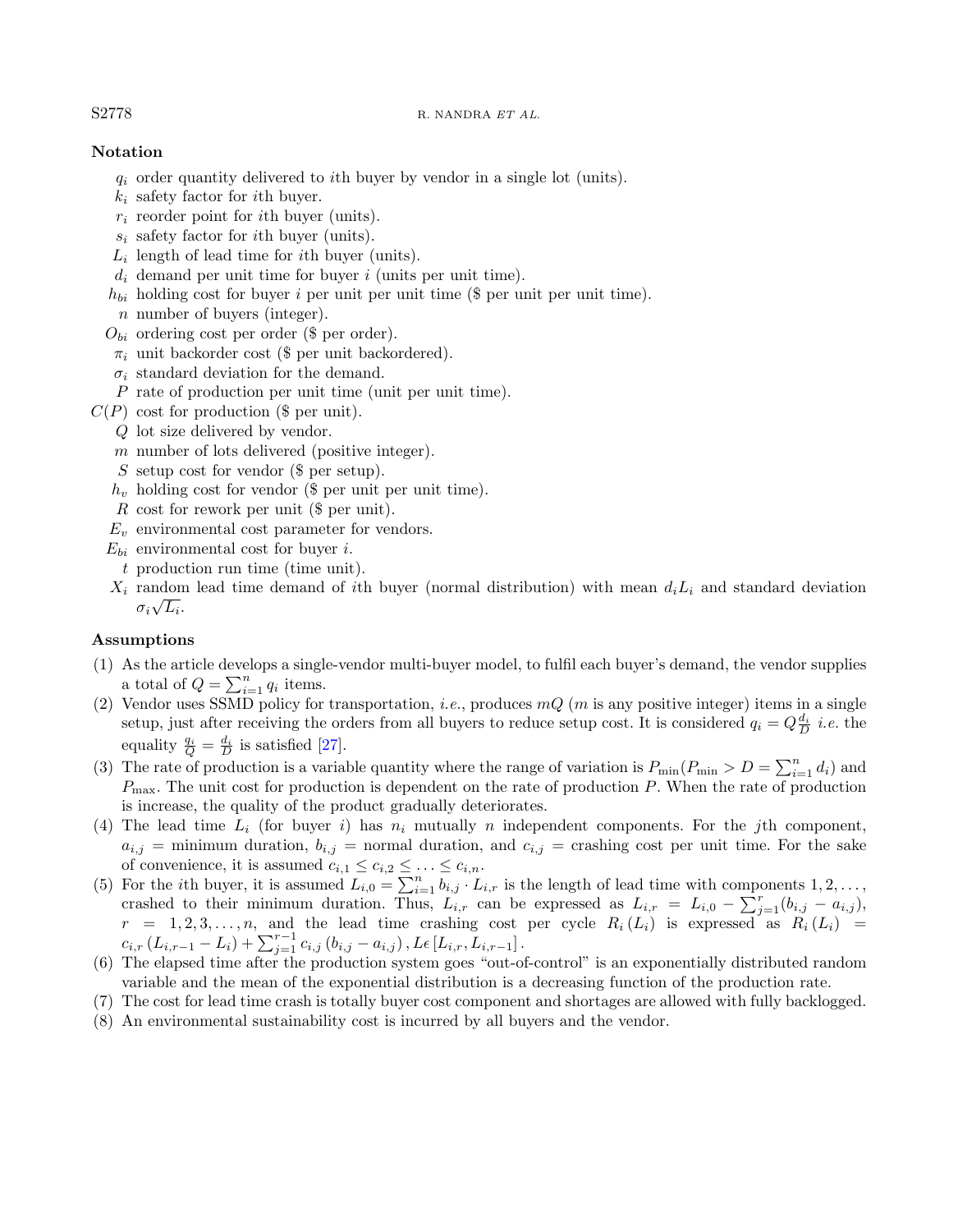| Cost                                             | Expression                                                        | Description                                                                                                                                                                                                                                                                                                                                                                                                                                                                                                                                                                                                                                                                                                                                                                         |
|--------------------------------------------------|-------------------------------------------------------------------|-------------------------------------------------------------------------------------------------------------------------------------------------------------------------------------------------------------------------------------------------------------------------------------------------------------------------------------------------------------------------------------------------------------------------------------------------------------------------------------------------------------------------------------------------------------------------------------------------------------------------------------------------------------------------------------------------------------------------------------------------------------------------------------|
| Ordering cost                                    | $\frac{O_{bi}d_i}{q_i}$                                           | The expected cycle lengths of buyer <i>i</i> is $\frac{d_i}{a_i}$ . Thus, the<br>ordering costs of buyers are denoted by $\frac{O_{bi}d_i}{q_i}$ .                                                                                                                                                                                                                                                                                                                                                                                                                                                                                                                                                                                                                                  |
| Holding cost                                     | $h_{bi} \left\{ \frac{q_i}{2} + k_i \sigma_i \sqrt{L_i} \right\}$ | When the <i>i</i> th buyer's inventory level reaches to the<br>reorder point $r_i$ , an order of quantity $q_i$ is placed by<br>the buyer. The expected inventory level before receipt<br>an order is $r_i - d_i L_i$ and the expected inventory level<br>just immediately after the delivery $q_i$ is $q_i + r_i - d_i L_i$ ,<br>for <i>i</i> th buyer. Thus, the average inventory over a cycle<br>can be written as $\frac{q_i}{2} + r_i - d_i L_i$ which implies that the<br>buyer's expected holding cost per unit time becomes<br>$h_{bi}\left\{\frac{q_i}{2}+r_i-d_iL_i\right\}$ . Now, $r_i$ can be expressed as<br>$r_i = d_i L_i + k_i \sigma_i \sqrt{L_i}$ . Thus, holding cost for <i>i</i> th buyer<br>becomes $h_{bi} \{ \frac{q_i}{2} + k_i \sigma_i \sqrt{L_i} \}.$ |
| Shortage cost                                    | $\frac{\pi_i d_i}{a_i} E\left(X_i-r_i\right)^+$                   | $X_i$ is the stochastic lead time demand and $r_i$ is the<br>reorder point for <i>i</i> th buyer, therefore the expected short-<br>age at the end of the cycle is expressed as $E(X_i - r_i)^+$<br>for buyer <i>i</i> resulting $\frac{\pi_i d_i}{q_i} E(X_i - r_i)^+$ as shortage cost.                                                                                                                                                                                                                                                                                                                                                                                                                                                                                            |
| Lead time crashing cost $R(L_i) \frac{d_i}{a_i}$ |                                                                   | $R(L_i)$ is the lead time crashing cost per cycle and $\frac{d_i}{d_i}$ is<br>cycle length, so lead time crashing cost is expressed as<br>$R(L_i)\frac{d_i}{a_i}$ .                                                                                                                                                                                                                                                                                                                                                                                                                                                                                                                                                                                                                 |
| Environmental cost                               | $q_iE_{bi}$                                                       | $E_{bi}$ is the environmental cost per unit item, thus the total<br>environmental cost per cycle is $q_i E_{bi}$ .                                                                                                                                                                                                                                                                                                                                                                                                                                                                                                                                                                                                                                                                  |

<span id="page-6-1"></span>Table 2. Significances of costs parameters for buyer's side.

## <span id="page-6-2"></span>4. Mathematical model

<span id="page-6-0"></span>The integrated single-vendor multi-buyer model is developed in this article. The following sections describe the cost expressions for buyers, vendor, and centralized system.

#### 4.1. Mathematical model for buyers

Since,  $E_{bi}$  is the environmental cost for each buyer i, thus, the environmental cost component of each inventory cycle for each buyer i should be  $q_iE_{bi}$ . The total cost for buyer i for every inventory cycle is given by [\(1\)](#page-4-0).

$$
ETC_{bi}(q_i, k_i, L_i) = \begin{bmatrix} \frac{O_{bi}d_i}{q_i} + h_{bi} \left\{ \frac{q_i}{2} + k_i \sigma_i \sqrt{L_i} \right\} \\ + \frac{\pi_i d_i}{q_i} E \left( X_i - r_i \right)^+ + R \left( L_i \right) \frac{d_i}{q_i} + q_i E_{bi} \end{bmatrix}
$$
(4.1)

where, the cost components are illustrated in Table [2.](#page-6-1)

The expression of expected shortage at the end of the cycle can be written as  $E(X_i - r_i)^+ = \sigma_i \sqrt{L_i} \Psi(k_i)$ . Where,  $\Psi(k_i) = \phi(k_i) - k_i (1 - \Phi(k_i))$ ,  $\phi(k_i)$  and  $\Phi(k_i)$  are standard normal probability density function and distribution function of normal variate, respectively.

Thus, [\(4.1\)](#page-6-2) can be written as follows

$$
ETC_{bi}(Q, k_i, L_i) = \begin{bmatrix} \frac{O_{bi}d_i}{Q} + h_{bi} \left\{ \frac{Q}{2D}d_i + k_i \sigma_i \sqrt{L_i} \right\} \\ + \pi_i \sigma_i \sqrt{L_i} \psi(k_i) \frac{D}{Q} + R(L_i) \frac{D}{Q} + Q \frac{d_i}{D} E_{bi} \end{bmatrix}.
$$
(4.2)

## 4.2. Mathematical model for vendor

The expression of the expected total cost for the vendor used which is similar as Sana [\[37\]](#page-20-25) but environmental cost of vendor. As, in a single production cycle, vendor produces, mQ number of lots, thus, the environmental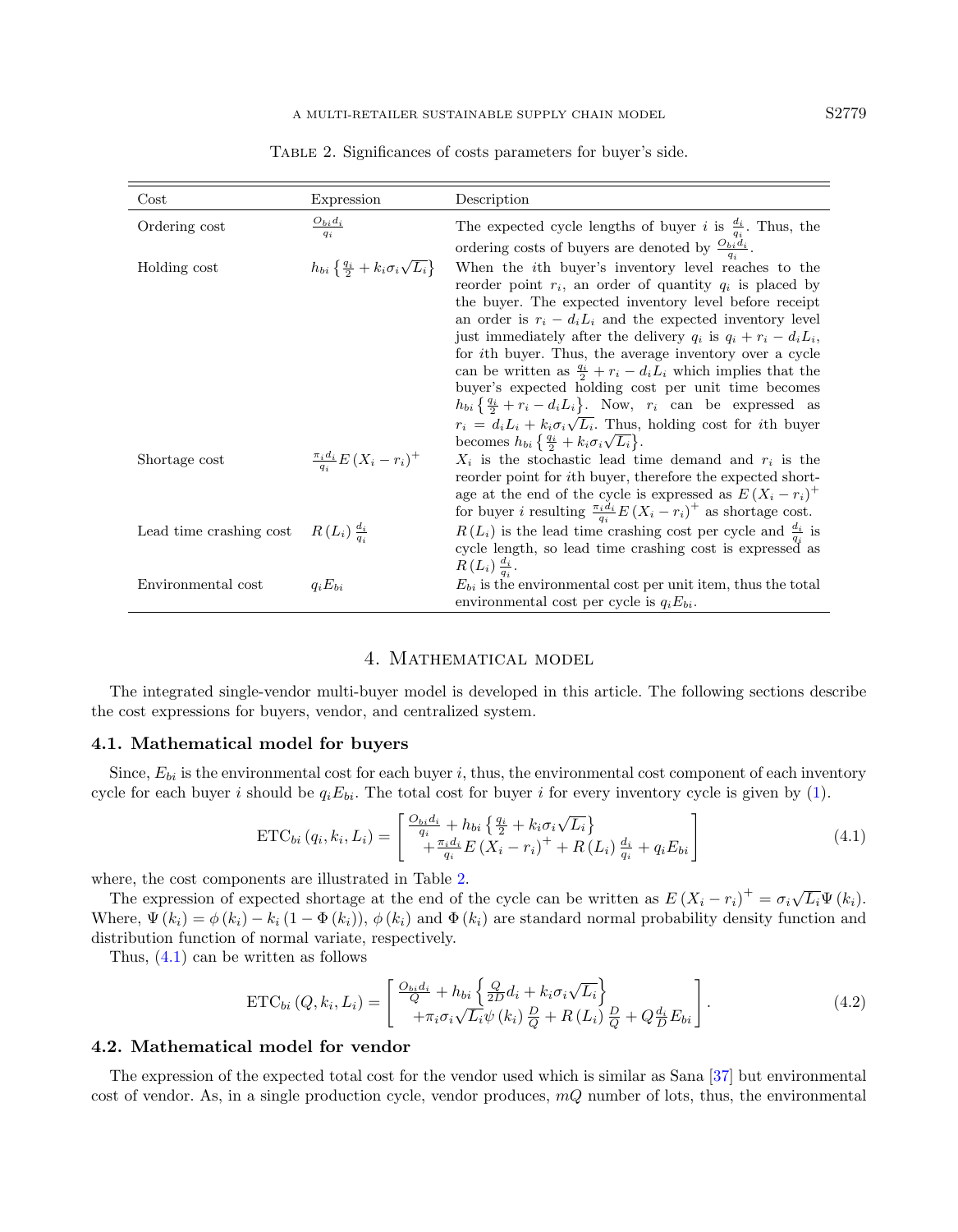| $\cos t$           | Expression                                                              | Description                                                                                                                                                                                                                                                                                                                                                                                                                                                                                                   |
|--------------------|-------------------------------------------------------------------------|---------------------------------------------------------------------------------------------------------------------------------------------------------------------------------------------------------------------------------------------------------------------------------------------------------------------------------------------------------------------------------------------------------------------------------------------------------------------------------------------------------------|
| Setup cost         | $\frac{S_v D}{mQ}$                                                      | In SSMD policy, vendor produces integer multiple of<br>buyer's order quantity. As, $Q$ is the total order quantity<br>of all buyers $(Q = \sum_{i=1}^{n} q_i)$ , vendor produces mQ quan-<br>tity where, $m$ is a positive integer. The expected cycle<br>length of the vendor thus becomes $\frac{D}{mQ}$ and the setup<br>cost of vendor becomes $\frac{S_v D}{mQ}$ .                                                                                                                                       |
| Holding cost       | $\frac{Q}{2}h_v\left[m\left(1-\frac{D}{P}\right)-1+\frac{2D}{P}\right]$ | The average inventory of the vendor can be calculated as<br>$\frac{\left[\left\{mQ\Big(\frac{Q}{P}+\frac{(m-1)Q}{D}\Big)-\frac{m^2Q^2}{2P}\right\}-\left\{\frac{Q^2}{D}\left(1+2+\ldots+(m-1)\right)\right\}\right]D}{mQ}$<br>$\frac{Q}{2}[m(1-\frac{D}{P})-1+\frac{2D}{P}].$ Thus, the<br>expected<br>holding cost per unit time per unit<br>item is<br>$\frac{Q}{2}h_v\left[m\left(1-\frac{D}{P}\right)-1+\frac{2D}{P}\right].$                                                                             |
| Rework cost        | $R\mathrm{D}\alpha f(P)\frac{Q}{2P}$                                    | The expected number of defective units in a lot size $Q$ is<br>given by $E(N) = \alpha P \left[ \frac{Q}{P} + \frac{1}{f(P)} \exp \left( - \frac{Qf(P)}{P} \right) - \frac{1}{f(P)} \right]$<br>[22]). From Maclaurin's series, $\exp\left(-\frac{Qf(P)}{P}\right) = 1 -$<br>$\frac{Qf(P)}{P} + \frac{(Qf(P))^2}{2P^2}$ (higher powers are nullified due to small<br>$f(P)$ ). Which yields $E(N) = \alpha f(P) \frac{Q}{2P}$ , resulting the<br>expected rework cost as $R\text{D}\alpha f(P)\frac{Q}{2P}$ . |
| Manufacturing cost | DC(P)                                                                   | The production cost per unit is $C(P)$ , implies the total<br>expected production cost is $DC(P)$ .                                                                                                                                                                                                                                                                                                                                                                                                           |
| Environmental cost | $mQE_v$                                                                 | $E_v$ is the environmental cost per unit item per cycle, the<br>expected total environmental cost is $mQE_v$ .                                                                                                                                                                                                                                                                                                                                                                                                |

<span id="page-7-1"></span>Table 3. Significances of costs parameters for vendor's side.

<span id="page-7-0"></span>cost of the vendor should become  $mQE_v$ . Therefore, total cost of the vendor possesses the expression elaborated by [\(4.3\)](#page-7-0).

$$
ETC_v(m, Q, P) = \begin{cases} \frac{S_v D}{mQ} + \frac{Q}{2} h_v \left[ m \left( 1 - \frac{D}{P} \right) - 1 + \frac{2D}{P} \right] \\ + \text{RD}\alpha f(p) \frac{Q}{2P} + \text{DC}(P) + mQE_v \end{cases}.
$$
(4.3)

Moreover, every cost components of  $(4.3)$  are illustrated in Table [3.](#page-7-1)

## Significance of quality function  $f(P)$  and production cost  $C(P)$

The time in which the manufacturing process shifts "in-control" to "out-of-control" follows an exponential distribution with mean  $\mu$  [\[36\]](#page-20-13). To establish the relation between the production rate and product quality, the mean  $\mu$  is considered as an increasing function of production rate  $f(P)$ , which is denoted as the "quality" function" [\[23\]](#page-20-14). This function relates the manufacturing sustainability to the rate of production. Conventionally,  $f(P)$  is increasing in P such that  $1/f(P)$  becomes a decreasing function in P. This  $1/f(P)$  implies MTTF of the production system. Therefore, higher production rate leads to low MTTF which results degradation of system reliability as reduced MTTF is vulnerable to production of low quality products. Moreover, the manufacturing cost  $C(P)$  is considered as a convex function of P as used in many literatures [\[12,](#page-20-28) [14,](#page-20-30) [42\]](#page-20-21).

#### 4.3. Centralized supply chain

In case of information sharing a centralized model should be implemented. Thus, the total expected cost jointly for all buyers and the vendor is established. In this case, we should consider the sum of costs of all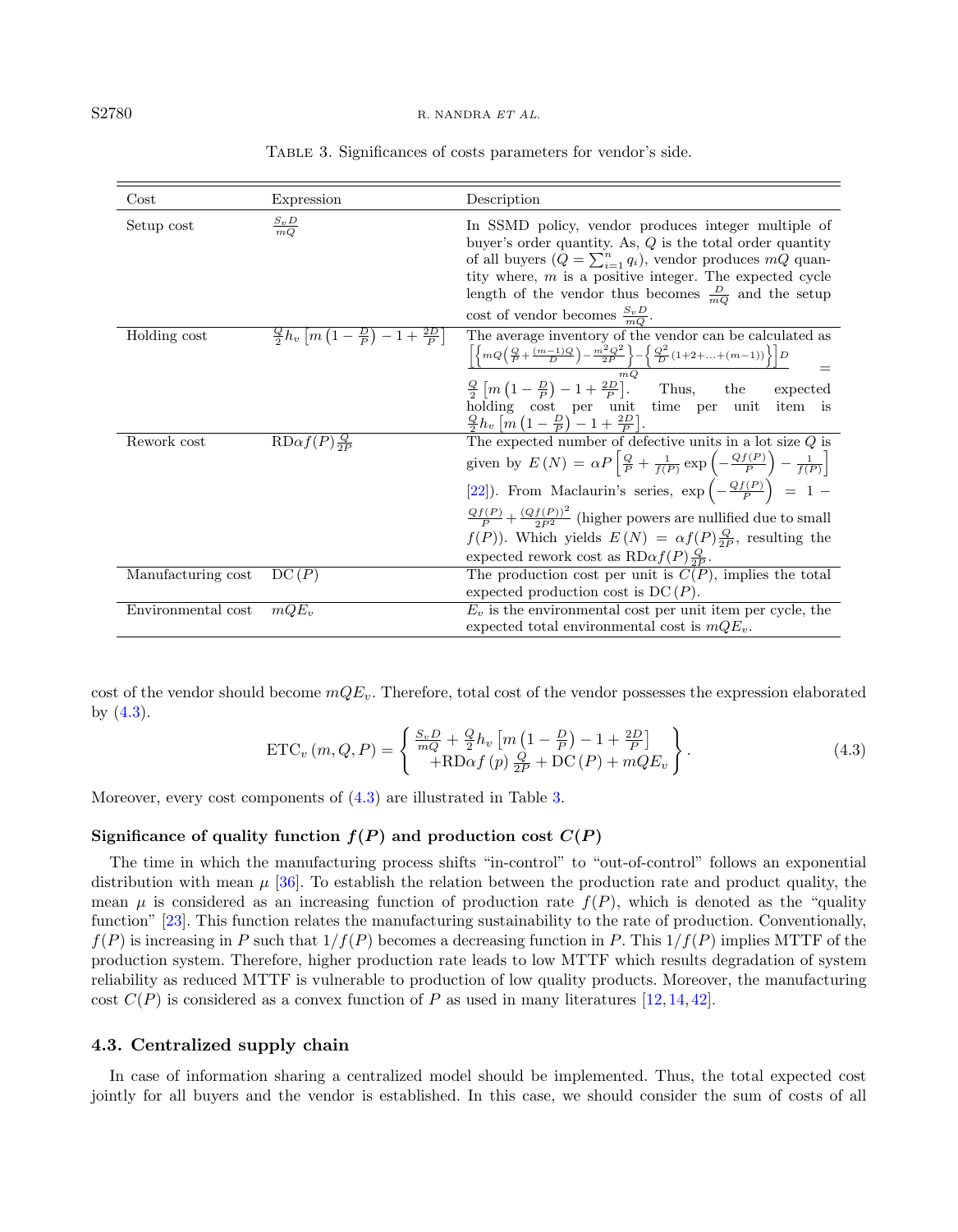#### A MULTI-RETAILER SUSTAINABLE SUPPLY CHAIN MODEL S2781

buyers. Therefore, the expected joint total cost can be expressed by [\(4.4\)](#page-8-0).

$$
\text{EJTC}(Q, k_i, L_i, P, m) = \sum_{i=1}^{n} \begin{bmatrix} \frac{O_{bi}d_i}{Q} + h_{bi} \left\{ \frac{Q}{2D} + k_i \sigma_i \sqrt{L_i} \right\} + \pi_i \sigma_i \sqrt{L_i} \Psi(k_i) \frac{D}{Q} + R(L_i) \frac{D}{Q} \\ + \frac{S_v D}{mQ} + \frac{Q}{2} h_v \left[ m \left( 1 - \frac{D}{P} \right) - 1 + \frac{2D}{P} \right] + \text{RDof}(P) \frac{Q}{2P} \\ + \text{DC}(P) + Q \left[ m E_v + \frac{d_i}{D} E_{bi} \right] \end{bmatrix} . \tag{4.4}
$$

Now, the objective is to minimize EJTC with five decision variables  $Q, k_i, L_i, P$ , and m. To obtain the global optimum value with respect to the decision variables, first we take first order partial derivatives of EJTC with respect to the decision variables  $Q, k_i, L_i, P$ , and m and put equal to zero. The sufficient condition of the global minimum of the objective cost function EJTC, the Hessian matrix of EJTC should be positive definite. But, due to some conditions, obtaining the global minimum through Hessian matrix is restricted for the decision variables  $Q, k_i$ , and P only. The reasons are stated below.

- (1) The number of shipment  $m$  must be a positive integer.
- (2) The second order partial derivative of EJTC with respect to  $L_i$  is negative  $(i = 1, 2, ..., n)$ .

$$
\frac{\partial^2 \text{EJTC}\left(Q, k_i, L_i, P, m\right)}{\partial L_i^2} = -\frac{D}{4Q} \pi_i \sigma_i \Psi\left(k_i\right) L_i^{-\frac{3}{2}} - \frac{1}{4} h_{bi} k_i \sigma_i L_i^{-3/2} < 0.
$$

Thus, EJTC  $(Q, k_i, L_i, P, m)$  is concave for  $L_i$  for the fixed values of  $Q, k_i, m$ , and P. Therefore, in the interval  $[L_{i,j}, L_{i,j-1}]$  EJTC  $(Q, k_i, L_i, P, m)$  is attained minimum value for the fixed value of  $Q, k_i, P$  and m.

As,  $m$  is a positive integer, discrete optimization technique is used to obtain the optimal value of  $m$ . The method follows the following inequalities to find the value of m. For fixed values of  $Q, k_i, P$  and  $L_i$ , the below mentioned inequality holds true.

$$
EJTC(Q, k_i, L_i, P, m-1) \geq EJTC(Q, k_i, L_i, P, m) \leq EJTC(Q, k_i, L_i, P, m+1)
$$

For optimal m the process requires to find such a value of  $m$  so that the above inequality holds.

Now, to obtain the decision variables  $Q, k_i$ , and  $P$ , equate the first order partial derivatives with respect to the variables to zero. The results obtained are stated by  $(4.5)$ – $(4.7)$ .

$$
Q = \sqrt{\frac{2D\left\{\frac{S_v}{m} + \sum_{i=1}^n (O_{bi} + \pi_i \sigma_i \sqrt{L_i \Psi(k_i) + R(L_i))}\right\}}{\sum_{i=1}^n \frac{h_{bi}}{D} d_i + h_v \left[m\left(1 - \frac{D}{P}\right) - 1 + \frac{2D}{P}\right] + \frac{R \log f(P)}{P} + \left(mE_v + \frac{d_i}{D} E_{bi}\right)}}
$$
(4.5)

$$
\Phi(k_i) = 1 - \frac{h_{bi} Q}{D \pi_i} \tag{4.6}
$$

$$
\frac{1}{P^2} = \frac{2h_v \mathcal{DC}(P)}{2QD(2-m) + h_v R \alpha DQ(f(P) - Pf'(P))}.
$$
\n(4.7)

Two separate cases are considered with two individual functions to explain the MTTF.

Case I:  $\frac{1}{f(P)} = \frac{1}{b_1 P}$  (The quality function  $f(P)$  is linear in P). Case II:  $\frac{1}{f(P)} = \frac{1}{b_2 P + c_2 P^2}$  (The quality function  $f(P)$  is quadratic in P). Where,  $b_1, b_2, c_2$  are non-negative scaling parameters.

From Figure [1](#page-9-0) the effect of production rate on MTTF is clearly observed. As production increases, the MTTF of the system reduces simultaneously. This is also shown that quadratic quality fucntion affects the system reliability more than the linear case.

We use a special U shaped cost function for production cost  $C(P)$  as

$$
C(P) = \left(\frac{a_1}{P} + a_2 P\right) \tag{4.8}
$$

where,  $a_1$  and  $a_2$  are constants which give the best fit of the function.

Now, the optimal decisions and expected joint total cost based on two cases are as follows:

<span id="page-8-2"></span><span id="page-8-1"></span><span id="page-8-0"></span>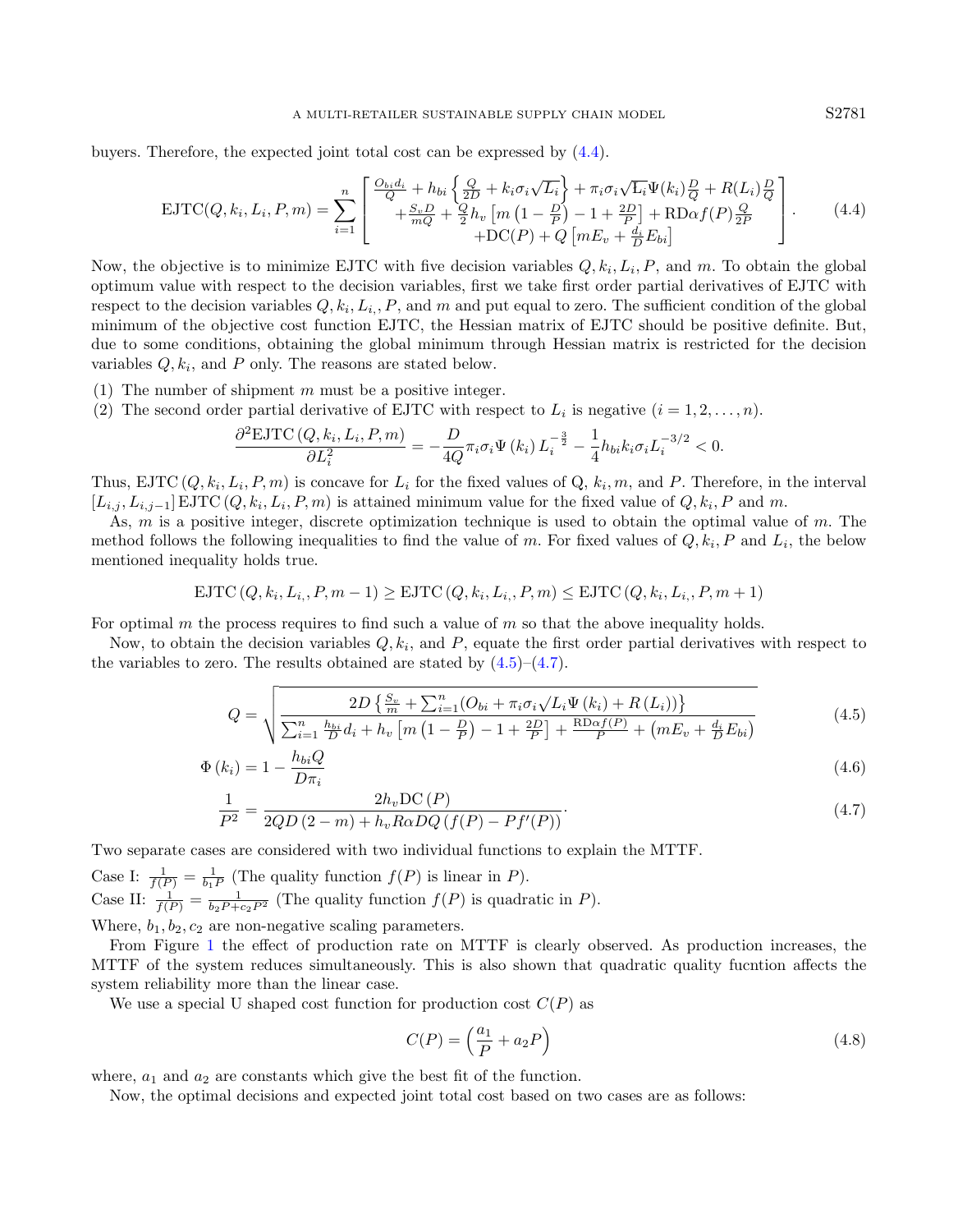S2782 R. NANDRA ET AL.

<span id="page-9-0"></span>

<span id="page-9-7"></span><span id="page-9-5"></span><span id="page-9-4"></span><span id="page-9-3"></span><span id="page-9-2"></span><span id="page-9-1"></span>FIGURE 1. Graphical representations of MTTF.

Case I:  $f(P)$  is linear in P

$$
Q_{1} = \sqrt{\frac{2D\left\{\frac{S_{v}}{m} + \sum_{i=1}^{n} (O_{bi} + \pi_{i}\sigma_{i}\sqrt{L_{i}\Psi(k_{i})} + R(L_{i}))\right\}}{\sum_{i=1}^{n} \frac{h_{bi}}{D}d_{i} + h_{v}\left[m\left(1 - \frac{D}{P_{1}}\right) - 1 + \frac{2D}{P_{1}}\right] + \frac{R D \alpha b_{1} P_{1}}{P_{1}} + \left(mE_{v} + \frac{d_{i}}{D} E_{bi}\right)}}
$$
(4.9)

$$
\Phi\left(k_i^1\right) = 1 - \frac{h_{bi} Q_1}{D \pi_i} \tag{4.10}
$$

<span id="page-9-6"></span>
$$
P_1 = \sqrt{\frac{2a_1D - Q_1h_vD(m-2)}{2Da_2}}.\t(4.11)
$$

Then the total cost becomes

$$
\text{EJTC}(Q_1, k_i^1, L_i, P_1, m) = \sum_{i=1}^n \begin{bmatrix} \frac{Q_{bi}d_i}{Q_2} + h_{bi} \left\{ \frac{Q_2}{2D}d_i + k_i^1 \sigma_i \sqrt{L_i} \right\} + \pi_i \sigma_i \sqrt{L_i} \Psi(k_i^1) \frac{D}{Q_1} \\ + R(L_i) \frac{D}{Q_1} + \frac{S_v D}{mQ_1} + \frac{Q_1}{2} h_v \left[ m \left( 1 - \frac{D}{P_1} \right) - 1 + \frac{2D}{P_1} \right] \\ + R \text{Dof}(p) \frac{Q_1}{2p_1} + D \left( \frac{a_1}{P_1} + a_2 P_1 \right) + Q_1 \left\{ m E_v + \frac{d_i}{D} E_{bi} \right\} \end{bmatrix} . \tag{4.12}
$$

Case II:  $f(P)$  is quadratic in P

$$
Q_{2} = \sqrt{\frac{2D\left\{\frac{S_{v}}{m} + \sum_{i=1}^{n} (O_{bi} + \pi_{i}\sigma_{i}\sqrt{L_{i}\Psi(k_{i})} + R(L_{i}))\right\}}{\sum_{i=1}^{n} \frac{h_{bi}}{D}d_{i} + h_{v}\left[m\left(1 - \frac{D}{P_{2}}\right) - 1 + \frac{2D}{P_{2}}\right] + \frac{R D \alpha (b_{2} P_{2} + c_{2} P_{2}^{2})}{P_{2}} + \left(mE_{v} + \frac{d_{i}}{D} E_{bi}\right)}}
$$
(4.13)

$$
\Phi\left(k_i^2\right) = 1 - \frac{h_{bi} Q_2}{D \pi_i} \tag{4.14}
$$

$$
P_2 = \sqrt{\frac{2a_1D - Q_2h_vD(m-2)}{2Da_2 + R\alpha DQ_2b}}.\tag{4.15}
$$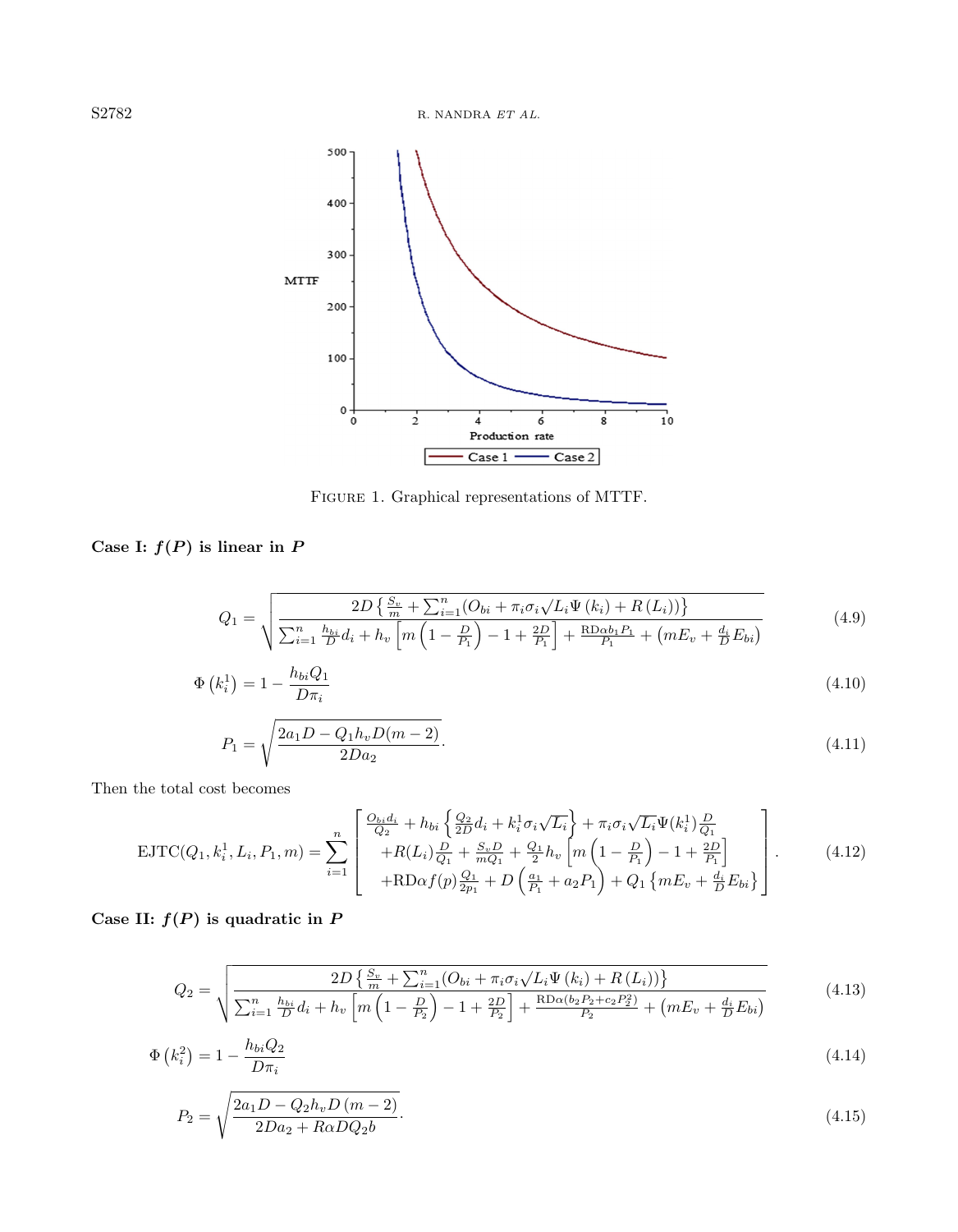<span id="page-10-1"></span>Then the total cost becomes

$$
\text{EJTC}(Q_1, k_i^2, L_i, P_2, m) = \sum_{i=1}^n \begin{bmatrix} \frac{Q_{bi}d_i}{Q_2} + h_{bi} \left\{ \frac{Q_2}{2D}d_i + k_i^2 \sigma_i \sqrt{L_i} \right\} + \pi_i \sigma_i \sqrt{L_i} \Psi(k_i^2) \frac{D}{Q_2} + R(L_i) \frac{D}{Q_2} \\ + \frac{S_v D}{mQ_2} + \frac{Q_2}{2} h_v \left[ m \left( 1 - \frac{D}{P_2} \right) - 1 + \frac{2D}{P_2} \right] + R \text{D}\alpha (b_2 P_2 + c_2 P_2^2) \frac{Q_2}{2P_2} \\ + D \left( \frac{a_1}{P_2} + a_1 P_2 \right) + Q_2 \left\{ m E_v + \frac{d_i}{D} E_{bi} \right\} \end{bmatrix} . \tag{4.16}
$$

**Proposition 4.1.** The joint expected total cost EJTC in Case 1 is positive definite in  $Q_1, k_i^1$ , and  $P_1$  if the following condition

$$
\frac{1}{Q_1}((2a_1 - Q_1h_v(m-2))\sum \left(2\left(O_{bi} + \pi_i\sigma_i\sqrt{L_i}\Phi(k_i^1) + R(L_i)\right)\right)
$$

$$
+\frac{S_v}{m}\left(\sum \left(Q_1\pi_i\sigma_i\sqrt{L_i}k_i^1\varphi(k_i^1)\right)\right)
$$

$$
-\frac{D}{Q_1}\left(\sum \pi_i\sigma_1\sqrt{L_i}\left(1 - \Phi(k_i^1)\right)\right)^2\right)\right)
$$

$$
>\frac{\left(\frac{m}{2} - 1\right)^2 h_v^2}{P_1} \cdot \sum \left(\pi_i\sigma_i\sqrt{L_i}\varphi(k_i^1)\right)
$$

is satisfied.

Proof. See Appendix [A.](#page-17-0)

**Proposition 4.2.** The joint expected total cost EJTC in Case 2 is positive definite in  $Q_2, k_i^2$ , and  $P_2$  if the following condition

$$
\left(2\frac{D}{P_2^3}a_1 - \frac{Q_2h_vD}{P_2^3}(m-2)\right) \cdot 2\sum \pi_i\sigma_i\sqrt{L_i}\varphi(k_i^1)\left(O_{bi} + R(L_i) + \frac{S_v}{m} + \pi_i\sigma_i\sqrt{L_i}\psi(k_i^1)k_i^1\right) - \left(\sum \pi_i\sigma_i\sqrt{L_i}\left(1 - \Phi(k_i^1)\right)\right)^2 > \left(m\frac{h_vD}{2P_2^2}\frac{h_vD}{P_2^2} + \frac{RD\alpha c_2}{2}\right)^2 \cdot \sum \left(\frac{D}{Q_2^2}\varphi_i\sigma_i\sqrt{L_i}k_i^2\varphi(k_i^2)\right)
$$

is satisfied.

*Proof.* See Appendix [B.](#page-18-0)

#### 4.4. Solution algorithm

The iterative procedure is also applicable here as the closed form solution is unavailable. The following steps are given to develop the solution algorithm.

**Step 1.** Input values of all cost parameters and set  $m = 1$ . For each value  $L_i$  perform the following steps. **Step 1a.** Obtain the values of  $Q$  from  $(4.9)$  and  $(4.13)$ .

**Step 1b.** Obtain  $\Phi(k_i)$  from [\(4.10\)](#page-9-3) and [\(4.14\)](#page-9-4) and find the values of  $k_i$  by inverse normal distribution.

- **Step 1c.** Obtain  $P$  from  $(4.11)$  and  $(4.15)$ .
- Step 1d. Perform 1a–1c by updating the values until no changes occurs (upto a specified accuracy level) in Q,  $k_i$ , and  $P$ .
- **Step 2.** Obtain the total cost from  $(4.12)$  and  $(4.16)$ .
- **Step 3.** Set  $m = 2, 3, ..., p$  and perform the steps again.
- <span id="page-10-0"></span>**Step 4.** Obtain the minimum total cost for  $m = j; 1 < j < p$ .

# 5. Numerical experiments

The following two examples are given to check the applicability of the model.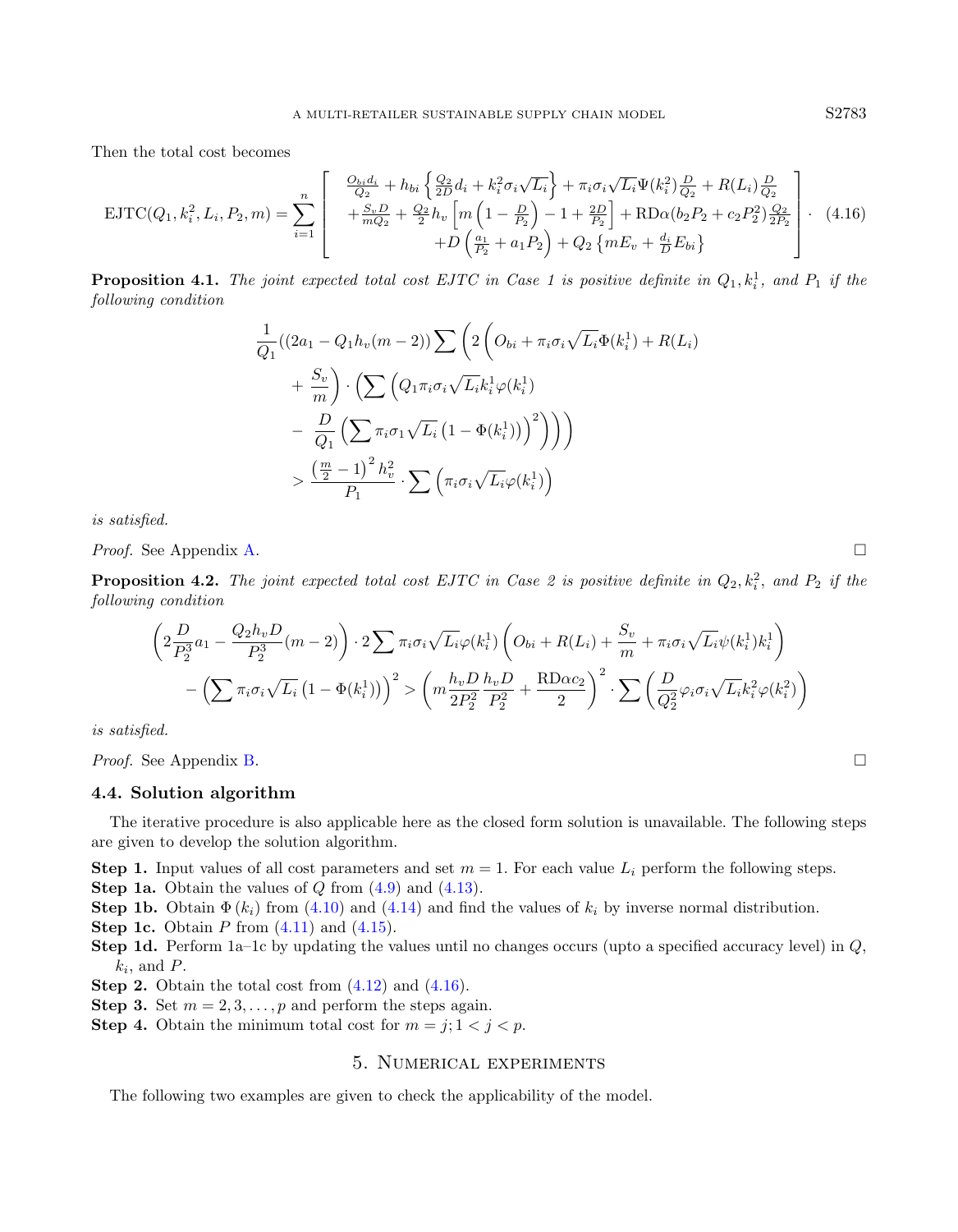| Buyer $i$                   | Lead time<br>component | Normal<br>duration<br>$(b_{i,r})$ (week) | Maximum<br>duration<br>$(a_{i,r})$ (week) | Unit crashing<br>$\cos t$ $(c_{i,r})$<br>$(\$$ per unit) |
|-----------------------------|------------------------|------------------------------------------|-------------------------------------------|----------------------------------------------------------|
|                             |                        | 20                                       | 6                                         | 0.1                                                      |
|                             | 2                      | 20                                       | 6                                         | 1.2                                                      |
|                             | 3                      | 16                                       | 6                                         | 5.0                                                      |
| $\mathcal{D}_{\mathcal{L}}$ |                        | 20                                       | 6                                         | 0.5                                                      |
|                             | 2                      | 16                                       | 9                                         | 1.3                                                      |
|                             | 3                      | 13                                       | 6                                         | 5.1                                                      |
| 3                           |                        | 25                                       | 11                                        | 0.4                                                      |
|                             | 2                      | 20                                       | 6                                         | 2.5                                                      |
|                             | 3                      | 18                                       | 11                                        | $5.0\,$                                                  |

<span id="page-11-1"></span><span id="page-11-0"></span>Table 4. Lead time data.

Table 5. Optimal result table.

| Decision variables | Case 1         | Case 2         |
|--------------------|----------------|----------------|
| m                  | 5              | 5              |
| Q                  | 297.309370     | 293.020404     |
| $k_{1}$            | 1.710298       | 1.717145       |
| $\scriptstyle k_2$ | 1.710298       | 1.717145       |
| $k_{3}$            | 1.678377       | 1.685314       |
| $r_1$              | 69.246906      | 69.370151      |
| r <sub>2</sub>     | 77.096437      | 72.804442      |
| $r_3$              | 88.812848      | 89.020964      |
| Р                  | 552.633327     | 552.487068     |
| C(P)               | 118.596466     | 118.598606     |
| MTTF               | 18.095181      | 11.658694      |
| <b>EJTC</b>        | 206 077.212853 | 206 129,039444 |

#### Example

The values of parameter are taken as follows for the illustration of the model numerically  $A_{b1} = $100/\text{setup}$ ,  $A_{b2} = \$150/\text{setup}, A_{b3} = \$100/\text{setup}, d_{1} = 200 \text{ units}/\text{year}, d_{2} = 100 \text{ units}/\text{year}, d_{3} = 100 \text{ units}/\text{year},$  $S_v = \$4000/\text{setup}, h_v = \$10/\text{unit}/\text{week}, h_{b1} = \$11/\text{unit}/\text{week}, h_{b2} = \$11/\text{unit}/\text{week}, h_{b3} = \$12/\text{unit}/\text{week},$  $\sigma_1 = 9, \sigma_2 = 10, \sigma_3 = 15, \pi_1 = $50/\text{unit}, \pi_2 = $50/\text{unit}, \pi_3 = $51/\text{unit}, a_1 = 35 \times 10^3, a_2 = 0.1, E_v = $12.5/\text{unit},$  $b_1 = 10^{-4}, b_2 = 10^{-4}, c_2 = 10^{-6}, R = $60/$ unit.

Therefore, according to the parameter values, the MTTF functions of Cases 1 and 2 transforms as follows.

Case I:  $\frac{1}{f(P)} = \frac{1}{10P}$ . Case II:  $\frac{1}{f(P)} = \frac{1}{10P + 10P}$ .

The lead time data is given by Table [4.](#page-11-0)

Using the parametric values and lead time data (Tab. [4\)](#page-11-0) optimal decision values of the decision variable along with optimized total joint minimum cost are obtained which are illustrated in Table [5.](#page-11-1)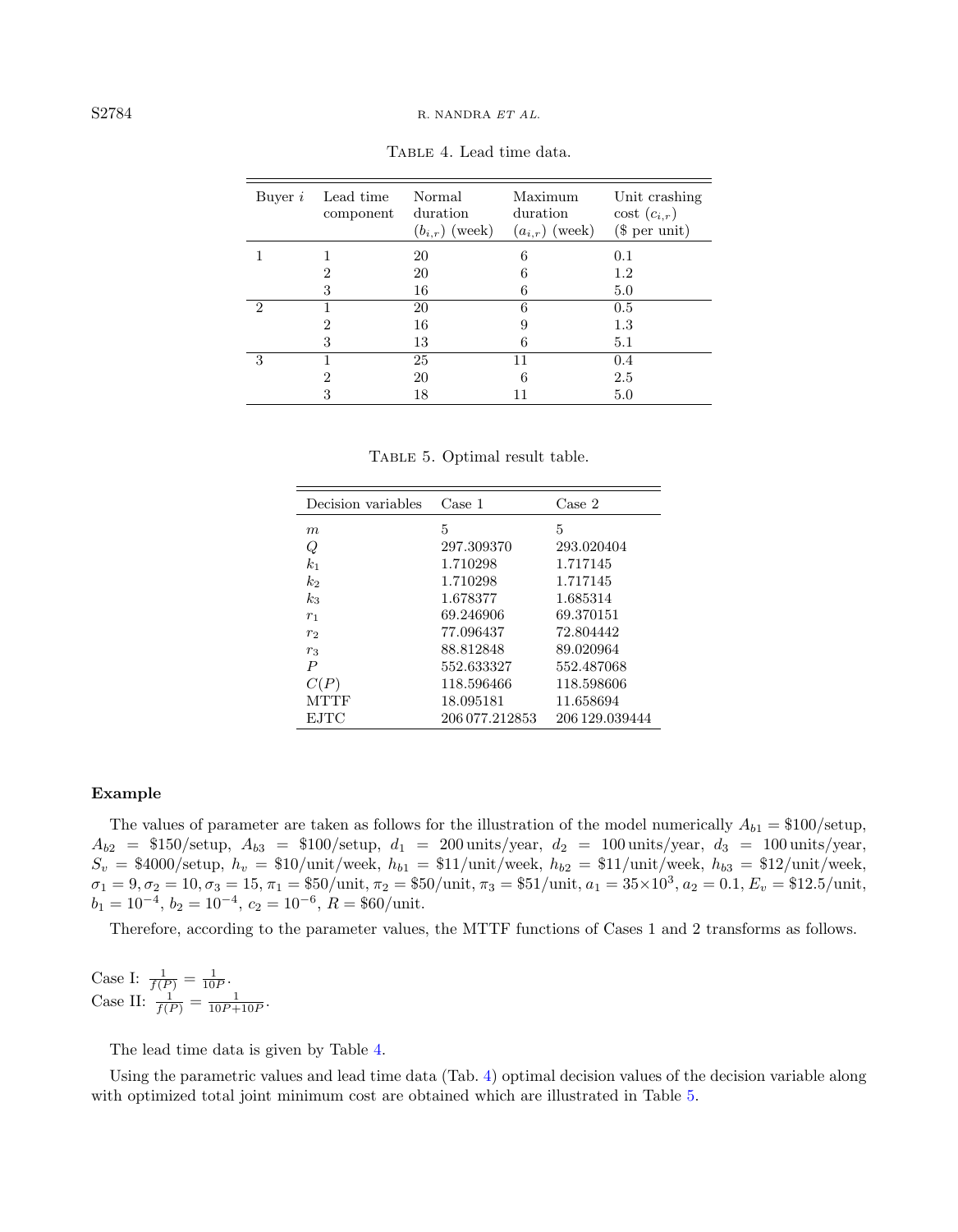| Case 1 (Linear quality function) |                        |             |                        |                        |             |  |
|----------------------------------|------------------------|-------------|------------------------|------------------------|-------------|--|
| Cost parameter                   | $\overline{\%}$ change | Sensitivity | $\overline{\%}$ change | $\overline{\%}$ change | Sensitivity |  |
| $S_v$                            | $-10$                  | $-1.175314$ | $h_{b3}$               | $-10$                  | $-0.082873$ |  |
|                                  | $-5$                   | $-0.581071$ |                        | $-5$                   | $-0.041200$ |  |
|                                  | $+5$                   | 0.568742    |                        | $\overline{+5}$        | 0.040745    |  |
|                                  | $+10$                  | 1.125912    |                        | $+10$                  | 0.081052    |  |
| $A_{b1}$                         | $-10$                  | $-0.039403$ | $h_{\nu}$              | $-10$                  | $-0.097448$ |  |
|                                  | $-5$                   | $-0.019695$ |                        | $-5$                   | $-0.048733$ |  |
|                                  | $+5$                   | 0.019681    |                        | $+5$                   | 0.048748    |  |
|                                  | $+10$                  | 0.039347    |                        | $+10$                  | 0.097508    |  |
| $A_{b2}$                         | $-10$                  | $-0.059126$ | $\pi_1$                | $-10$                  | $-0.015044$ |  |
|                                  | $-5$                   | $-0.029547$ |                        | $-5$                   | $-0.007290$ |  |
|                                  | $+5$                   | 0.029515    |                        | $+5$                   | 0.006875    |  |
|                                  | $+10$                  | 0.058999    |                        | $+10$                  | 0.013379    |  |
| $A_{b3}$                         | $-10$                  | $-0.039403$ | $\pi_2$                | $-10$                  | $-0.022565$ |  |
|                                  | $-\overline{5}$        | $-0.019695$ |                        | $-\overline{5}$        | $-0.010934$ |  |
|                                  | $+5$                   | 0.019681    |                        | $+\overline{5}$        | 0.010313    |  |
|                                  | $+10$                  | 0.039347    |                        | $+10$                  | 0.020068    |  |
| $h_{b1}$                         | $-10$                  | $-0.077129$ | $\pi_3$                | $-10$                  | $-0.016614$ |  |
|                                  | $-5$                   | $-0.038351$ |                        | $-5$                   | $-0.008050$ |  |
|                                  | $+5$                   | 0.037940    |                        | $+\overline{5}$        | 0.007591    |  |
|                                  | $+10$                  | 0.075485    |                        | $+10$                  | 0.014770    |  |
| $\bar{h}_{b2}$                   | $-10$                  | $-0.129083$ | $\boldsymbol{R}$       | $-10$                  | $-0.007018$ |  |
|                                  | $-5$                   | $-0.129083$ |                        | $-5$                   | $-0.003509$ |  |
|                                  | $+5$                   | 0.063616    |                        | $+5$                   | 0.003509    |  |
|                                  | $+10$                  | 0.126645    |                        | $+10$                  | 0.007019    |  |
| $E_v$                            | $-10$                  | $-0.602509$ | $E_b$                  | $-10$                  | $-0.525259$ |  |
|                                  | $v-5$                  | $-0.299646$ |                        | $-5$                   | $-0.261380$ |  |
|                                  | $v+5$                  | 0.296526    |                        | $+5$                   | 0.258950    |  |
|                                  | $+10$                  | 0.590024    |                        | $+10$                  | 0.515533    |  |

<span id="page-12-0"></span>Table 6. Sensitivity analysis for Case 1.

## 5.1. Sensitivity analysis

The sensitivity analysis of all cost parameters for Cases 1 and 2 are performed in Tables [6](#page-12-0) and [7,](#page-13-0) respectively. The cost parameters are varied from −10% to +10% and the changes in expected total cost is observed (Figs. [2](#page-14-1) and [3\)](#page-15-0).

# 5.2. Decentralization of supply chain

In this case vendor and the buyer's make their decisions independently. When buyers make decisions on their own, the following cost equation for the buyers is considered.

ETC<sub>bi</sub> 
$$
(Q, k_i, L_i) = \begin{bmatrix} \frac{O_{bi}d_i}{Q} + h_{bi} \left\{ \frac{Q}{2D}d_i + k_i\sigma_i\sqrt{L_i} \right\} \\ + \pi_i\sigma_i\sqrt{L_i}\psi(k_i) \frac{D}{Q} + R(L_i) \frac{D}{Q} + Q\frac{d_i}{D}E_{bi} \end{bmatrix}.
$$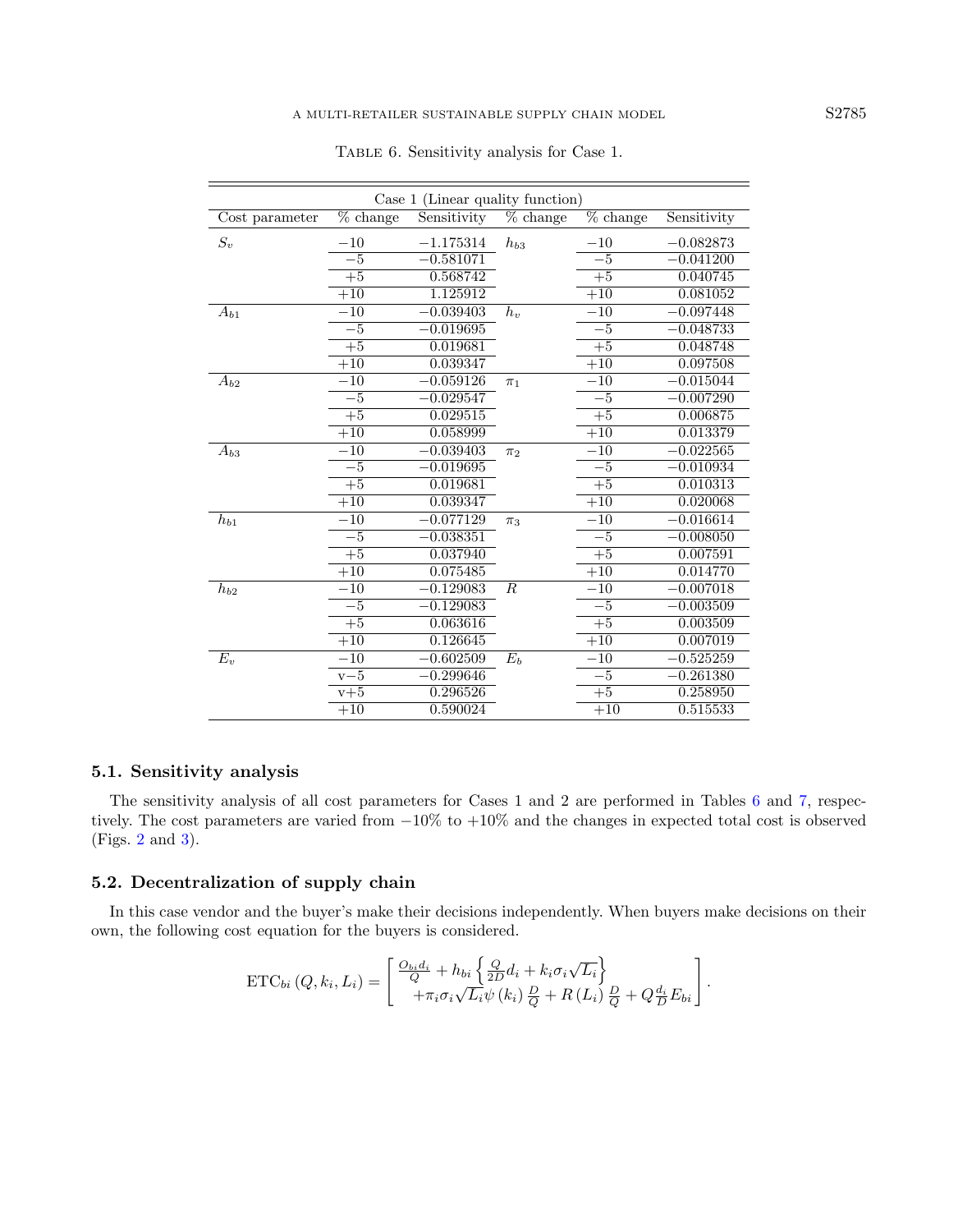| Case 2 (Quadratic quality function) |                  |             |                  |                    |             |
|-------------------------------------|------------------|-------------|------------------|--------------------|-------------|
| Cost parameter                      | % change         | Sensitivity | Cost parameter   | $\sqrt{\%}$ change | Sensitivity |
| $S_v$                               | $-10$            | $-1.189376$ | $h_v$            | $-10$              | $-0.102522$ |
|                                     | $-5$             | $-0.588021$ |                  | $-5$               | $-0.051257$ |
|                                     | $+5$             | 0.575540    |                  | $+5$               | 0.051247    |
|                                     | $+10$            | 1.139365    |                  | $+10$              | 0.102481    |
| $A_{b1}$                            | $-10$            | $-0.038804$ | $\pi_1$          | $-10$              | $-0.015227$ |
|                                     | $-5$             | $-0.019395$ |                  | $-5$               | $-0.007378$ |
|                                     | $+\overline{5}$  | 0.019381    |                  | $+5$               | 0.006958    |
|                                     | $+\overline{10}$ | 0.038749    |                  | $+10$              | 0.013538    |
| $A_{b2}$                            | $-10$            | $-0.058227$ | $\pi_2$          | $^{-10}$           | $-0.022841$ |
|                                     | $-5$             | $-0.029098$ |                  | $-5$               | $-0.011067$ |
|                                     | $+5$             | 0.029067    |                  | $+\overline{5}$    | 0.010437    |
|                                     | $+10$            | 0.058102    |                  | $+10$              | 0.020308    |
| $A_{b3}$                            | $-10$            | $-0.038804$ | $\pi_3$          | $-10$              | $-0.016820$ |
|                                     | $-\overline{5}$  | $-0.019395$ |                  | $-5$               | $-0.008149$ |
|                                     | $+5$             | 0.019381    |                  | $+5$               | 0.007683    |
|                                     | $+10$            | 0.038749    |                  | $+10$              | 0.014949    |
| $h_{b1}$                            | $-10$            | $-0.078281$ | $\boldsymbol{R}$ | $-10$              | $-0.050851$ |
|                                     | $-5$             | $-0.038923$ |                  | $-5$               | $-0.025421$ |
|                                     | $+5$             | 0.038506    |                  | $+\overline{5}$    | 0.025413    |
|                                     | $+10$            | 0.076609    |                  | $+10$              | 0.050818    |
| $\bar{h}_{b2}$                      | $-10$            | $-0.131507$ | $E_v$            | $-10$              | $-0.616383$ |
|                                     | $-5$             | $-0.065430$ |                  | $-5$               | $-0.306505$ |
|                                     | $+\overline{5}$  | 0.064808    |                  | $+5$               | 0.303236    |
|                                     | $+10$            | 0.129017    |                  | $+10$              | 0.603303    |
| $h_{b3}$                            | $-10$            | $-0.084111$ | $E_b$            | $-10$              | $-0.512709$ |
|                                     | $-5$             | $-0.041815$ |                  | $-5$               | $-0.255190$ |
|                                     | $+5$             | 0.041352    |                  | $+5$               | 0.252920    |
|                                     | $+10$            | 0.082259    |                  | $+10$              | 0.503627    |

<span id="page-13-0"></span>Table 7. Sensitivity analysis for Case 2.

By using the same solution methodology as used in Section [4,](#page-6-0) the decisions for buyer  $i$  are calculated as

$$
Q = D \sqrt{\frac{\left\{\sum_{i=1}^{n} (O_{bi} + \pi_i \sigma_i \sqrt{L_i} \Psi(k_i) + R(L_i))\right\}}{\sum_{i=1}^{n} \frac{h_{bi}}{D} d_i + \left(\frac{d_i}{D} E_{bi}\right)}}.
$$
  

$$
\Phi(k_i) = 1 - \frac{h_{bi} Q}{D \pi_i}.
$$

The values of the decision variables of buyer, obtained by using the solution algorithm described above are illustrated in Table [8.](#page-15-1)

The decisions of buyers are used to obtain the optimal production rate, production cost, number of shipment, and expected total cost of the vendor. The vendor's optimal values are illustrated in Table [9.](#page-16-1)

#### 5.3. Numerical discussion

The results of numerical experimentation are illustrated in Tables [4,](#page-11-0) [7,](#page-13-0) and [8.](#page-15-1) The sensitivity analysis of all cost parameters are shown in Tables [5](#page-11-1) and [6.](#page-12-0) According to the results, the optimal lot sizes and total costs of centralized system for Cases 1 and 2 are 297.30 units; \$206 077.21and 293.02 units; \$206 129.03, respectively. As the order quantity of each buyer is defined by  $q_i = Q\frac{d_i}{D}$ , therefore, the order quantity for buyer 1, 2 and 3 are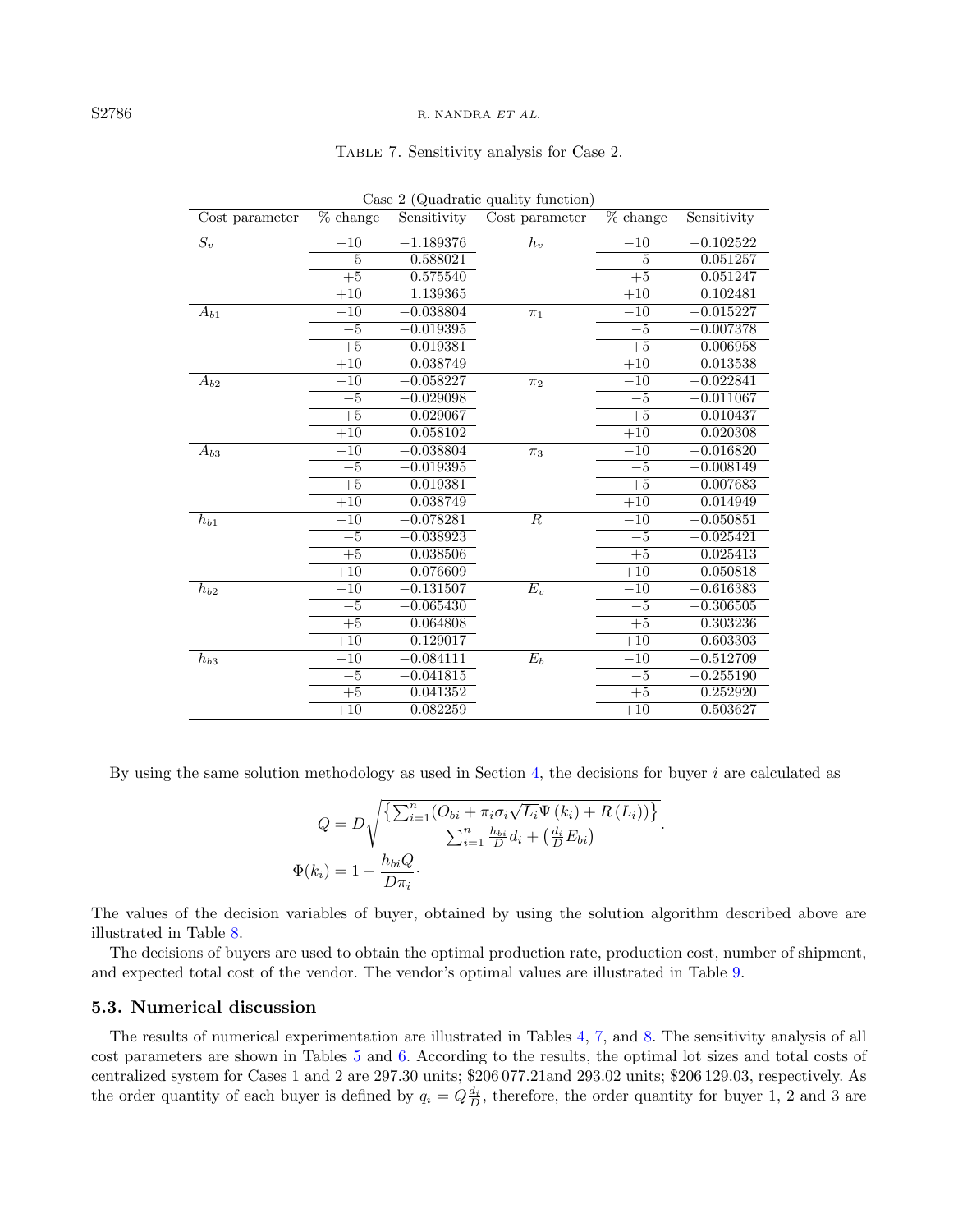

<span id="page-14-1"></span>Figure 2. Graphical representation of sensitivity analysis for linear quality function.

calculated as 100, 98, and 99, respectively. Accordingly, for Case 2, these are 98.66, 96.68, and 97.67, respectively. MTTF for Cases 1 and 2 are 18.09 weeks and 11.65 weeks, respectively. Clearly, it is observed that quadratic quality function results lower MTTF than linear case which proves that the system following linear nature of the quality function more reliable than the system having quadratic nature.

#### Comparison of centralization and decentralization

Table [4](#page-11-0) represents the decisions for centralized supply chain model whereas, Tables [7](#page-13-0) and [8](#page-15-1) describes the decentralized model. It is observed that expected joint total costs for centralized chain are 206 077.21 and 206 129.04 for Cases 1 and 2, respectively. On the other hand, for decentralized chain independent decisions are taken by the buyers which are then followed by the vendor. A comparison table (Tab. [10\)](#page-16-2) is created to show the difference of total costs.

It is observed that for same parametric values, the entire supply chain cost is lower for centralized chain than that of decentralized chain.

### 6. Managerial implications

<span id="page-14-0"></span>The managerial opinions drawn by analysing the numerical experimentation are given as follows:

- The system containing the quadratic quality function incurs higher cost and lower supply chain profitability than the system having linear quality function.
- The MTTF is higher if the quality deterioration is a linear function of production rate than the quadratic case. Therefore, the system is more reliable in linear case.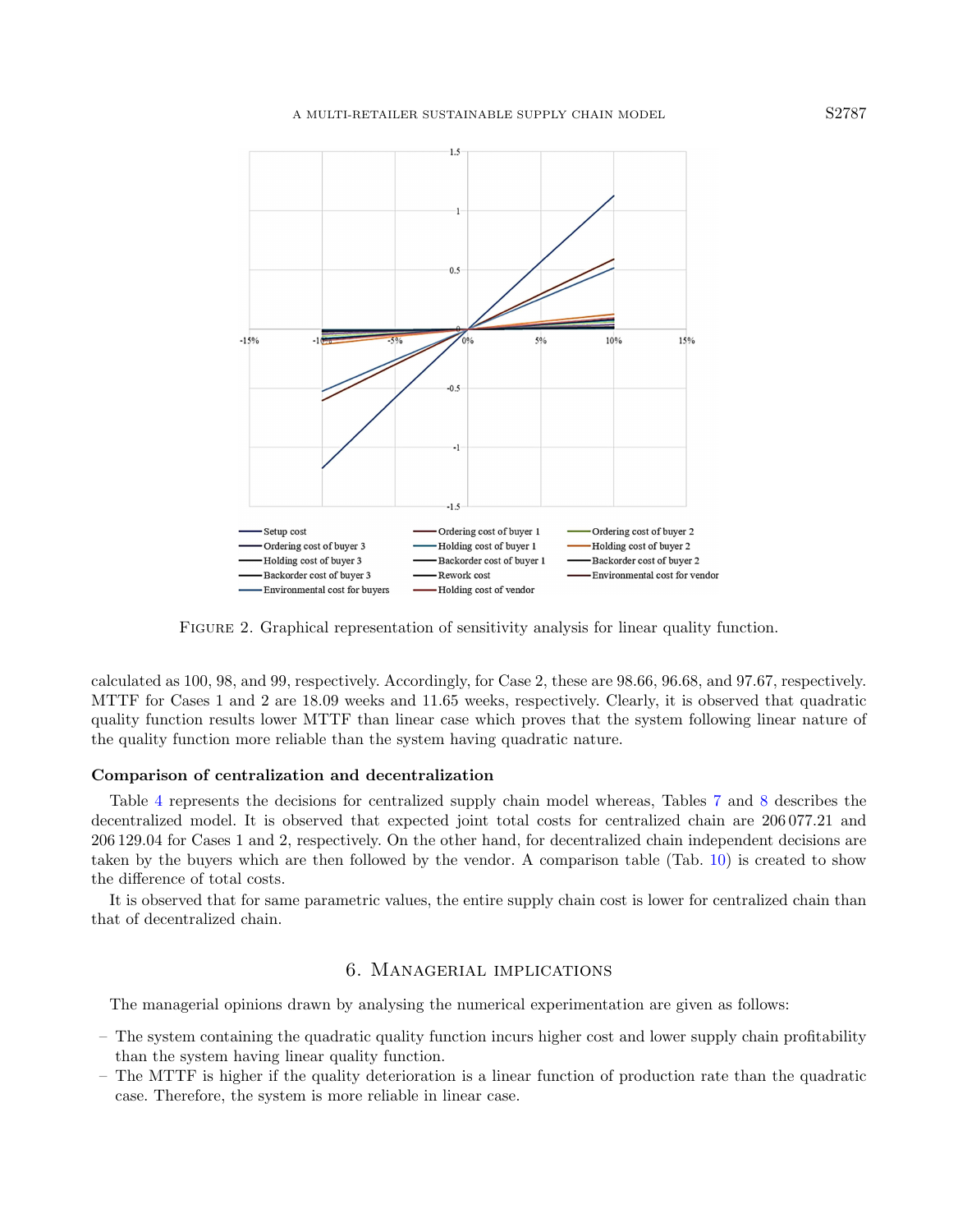

<span id="page-15-0"></span>Figure 3. Graphical representation of sensitivity analysis for quadratic quality function.

| Parameters     | Values  |
|----------------|---------|
| Q              | 182.01  |
| $k_{1}$        | 1.93    |
| $k_2$          | 1.93    |
| $k_{3}$        | 1.90    |
| r <sub>1</sub> | 73.23   |
| $r_2$          | 77.09   |
| $r_3$          | 95.54   |
| $L_1$          | 4       |
| L2             | 4       |
| $L_3$          | 4       |
| TERC           | 9379.68 |

<span id="page-15-1"></span>Table 8. Buyer's decisions for decentralization.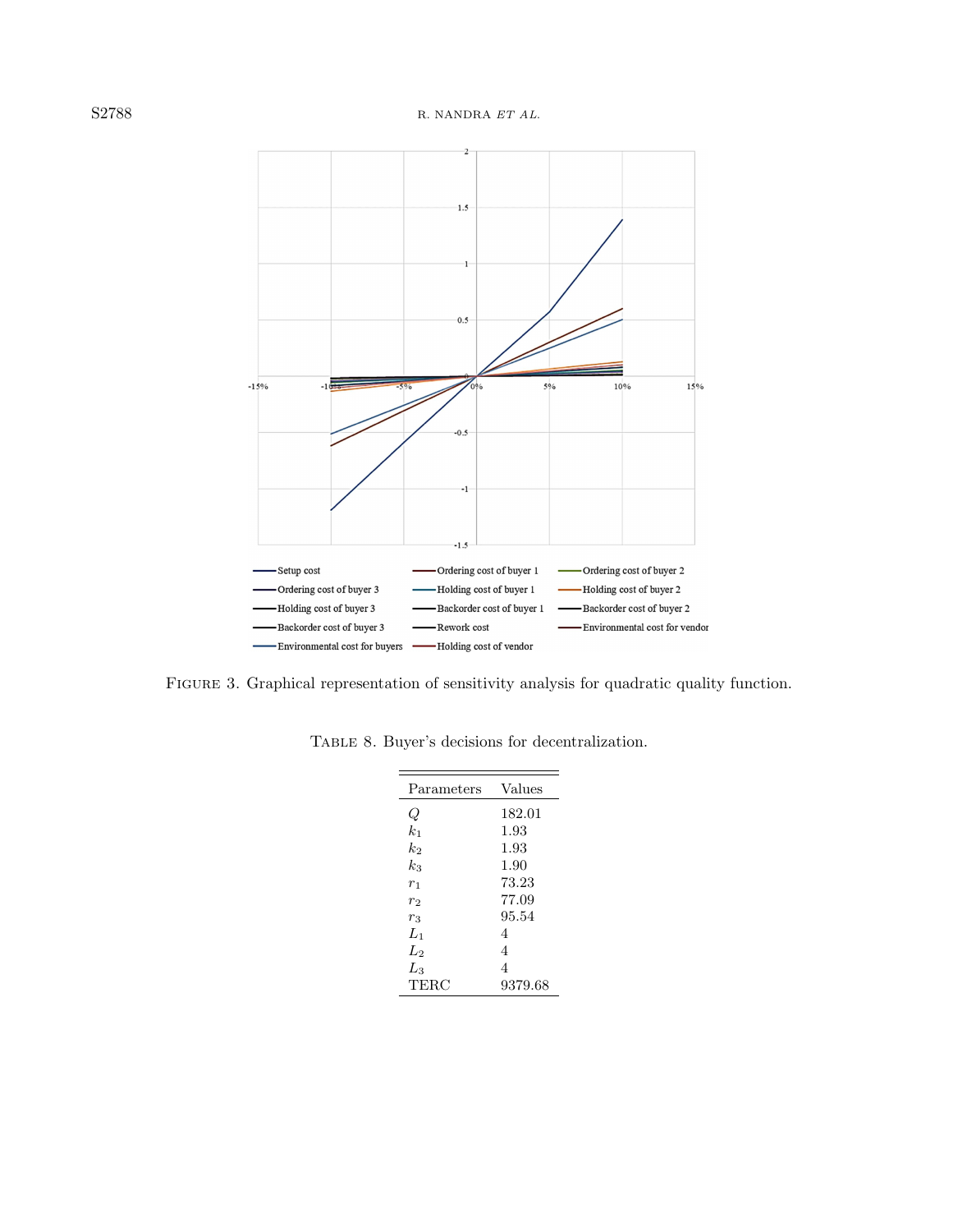| Parameters  | Case 1     | Case 2     |
|-------------|------------|------------|
| m           | З          | З          |
| P           | 583.86     | 583.38     |
| C(P)        | 118.33     | 118.33     |
| <b>MTTF</b> | 17.12      | 10.82      |
| TECV        | 210 072.30 | 210 215.71 |

<span id="page-16-2"></span><span id="page-16-1"></span>Table 9. Vendor's decisions for decentralization.

Table 10. Comparison between centralized and decentralized chain.

|               | Case 1             |            | Case 2        |            |  |
|---------------|--------------------|------------|---------------|------------|--|
| Centralized   | 206 077.21         |            | 206 129.04    |            |  |
| Decentralized | Buver's cost       | 9379.68    | Buver's cost  | 9379.68    |  |
|               | Vendor's cost      | 210 072.30 | Vendor's cost | 210 215.71 |  |
|               | Total<br>219451.98 |            | Total         | 219 595.39 |  |

- Setup cost of vendor and environmental costs for vendor and buyers are two of the most sensitive costs which influences the expected total cost of the chain significantly.
- Rework cost, holding costs (vendor and buyers), and ordering costs are three of the less sensitive costs in the chain.
- It is better to opt for centralization between every party involved in the chain to obtain better profitability and reduced supply chain cost.

## 7. Conclusions

<span id="page-16-0"></span>The study analyzed the reliability of a manufacturing system under two echelon supply chain management with a number of retailers. They considered a special type of quality function in their single echelon model whereas in this model similar function was analyzed under a centralized supply chain with environmental cost parameter for both vendor and buyers. In this paper, uncertainty in demand was assumed with a normal distribution.

The study concluded that for higher degree of quality function the system reliability is diminished which results early MTTF. As production rate varies and reliability is directly considered as a function of production which deteriorates with increased production rate, quadratic nature of quality function is more sensitive to quality deterioration than linear one. The investments were considered to achieve the environmental sustainability for each buyer and vendor. Due to centralization of the model, each buyer's environmental investment was added and considered to be acted like single investment which is beneficial to achieve reduced system cost. Moreover, analysis of sensitivity disclosed that the impacts of changing cost parameters occur for setup and environmental investments. Another vital conclusion was obtained, which infers that better profitability is obtain by adopting a centralized chain. The supply chain cost is less for centralization than a decentralized chain.

The model can further be extended a 3PL supply chain model. As inspection is negligible, the model can also be revised with inspection which can help reducing the rework of defective goods. A smart autonomation technology can be used for inspection. Moreover, instead of single item, a multi-item and multi-stage production model can be a great deal of attention.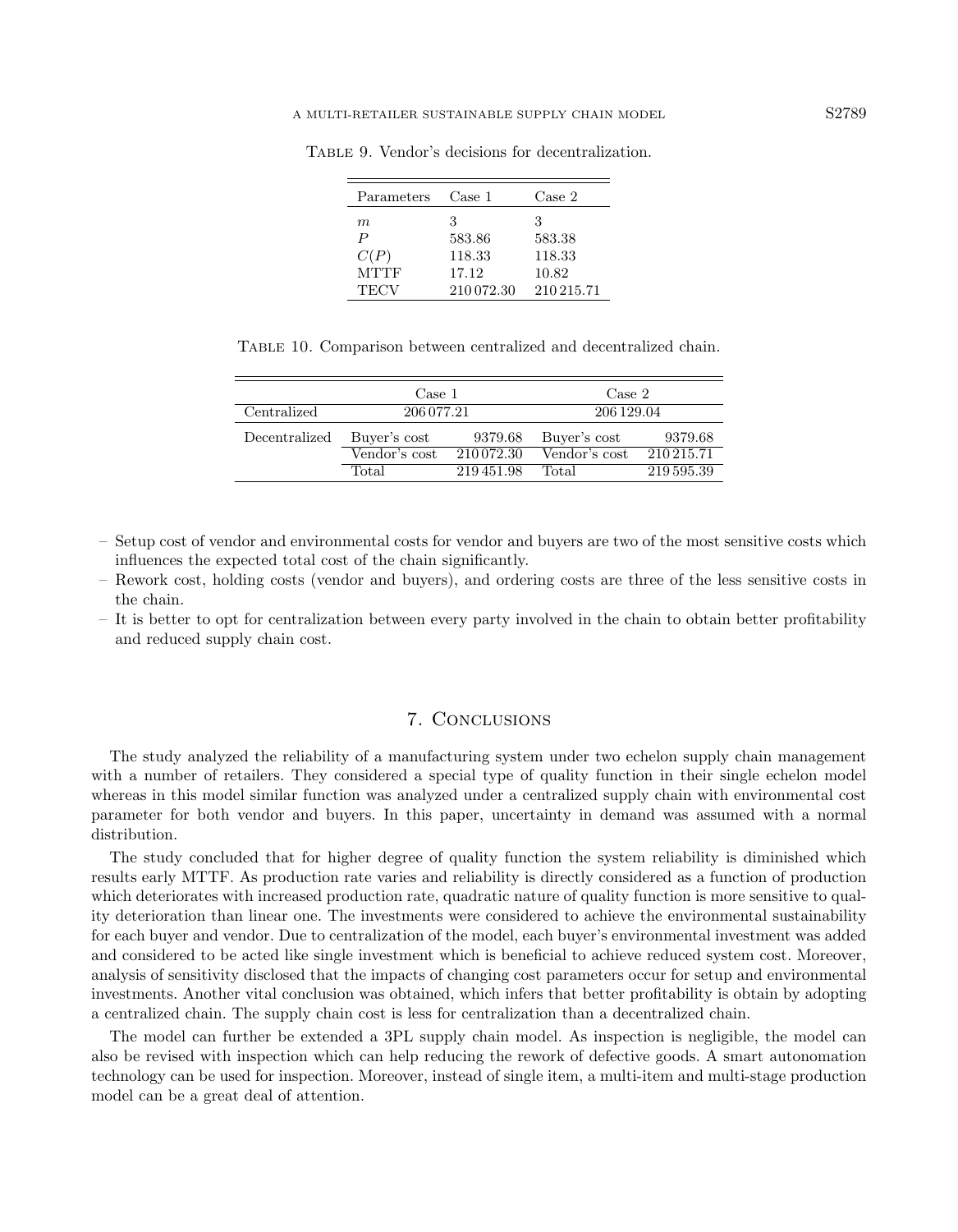## S2790 R. NANDRA ET AL.

# Appendix A.

The second order derivatives with respect to  $Q_1$ ,  $k_i^1$ , and  $P_1$  are as follows.

$$
\frac{\partial^2 (EJTC)}{\partial Q_1 \partial k_i^1} = \sum \left( \pi_i \sigma_i \sqrt{L_i} \frac{D}{Q_1^2} \left( 1 - \Phi \left( k_i^1 \right) \right) \right)
$$
\n
$$
\frac{\partial^2 (EJTC)}{\partial Q_1 \partial P_1} = m \frac{h_v D}{2P_1^2} - \frac{h_v D}{P_1^2}
$$
\n
$$
\frac{\partial^2 (EJTC)}{\partial k_i^1} = \sum \left( \frac{D}{Q_1} \pi_i \sigma_i \sqrt{L_i} \left\{ \left( \Phi \left( k_i^1 \right) - 1 \right) \right\} + h_{bi} \sigma_i \sqrt{L_i} \right\}
$$
\n
$$
\frac{\partial^2 (EJTC)}{\partial k_i^1 \partial Q_1} = \sum \left( \frac{D}{Q_1^2} \pi_i \sigma_i \sqrt{L_i} \left\{ \left( 1 - \Phi \left( k_i^1 \right) \right) \right\} \right)
$$
\n
$$
\frac{\partial^2 (EJTC)}{\partial k_i^1 \partial P_1} = \sum \left( \frac{D}{Q_1^2} \pi_i \sigma_i \sqrt{L_i} \varphi(k_i^1) \right)
$$
\n
$$
\frac{\partial^2 (EJTC)}{\partial k_i^1 \partial P_1} = 0
$$
\n
$$
\frac{\partial^2 (EJTC)}{\partial P_1 \partial k_i^1} = 0
$$
\n
$$
\frac{\partial^2 (EJTC)}{\partial P_1 \partial Q_1} = m \frac{h_v D}{2P_1^2} - \frac{h_v D}{P_1^2}
$$
\n
$$
\frac{\partial^2 (EJTC)}{\partial P_1^2} = -\frac{Q_1 h_v D}{P_1^3} (m - 2) + 2 \frac{D}{P_1^3} a_1.
$$

The Hessian matrix is defined as

$$
H = \begin{bmatrix} \frac{\partial^2 \text{EJTC}}{\partial Q_1^2} & \frac{\partial^2 \text{EJTC}}{\partial Q_1 \partial k_i^1} & \frac{\partial^2 \text{EJTC}}{\partial Q_1 \partial P_1} \\ \frac{\partial^2 \text{EJTC}}{\partial k_i^1 \partial Q_1} & \frac{\partial^2 \text{EJTC}}{\partial (k_i^1)^2} & \frac{\partial^2 \text{EJTC}}{\partial k_i^1 \partial P_1} \\ \frac{\partial^2 \text{EJTC}}{\partial P_1 \partial Q_1} & \frac{\partial^2 \text{EJTC}}{\partial P_1 \partial k_i^2} & \frac{\partial^2 \text{EJTC}}{\partial P_1^2} \end{bmatrix}.
$$

The first principle minor is  $\frac{\partial^2 \text{EJTC}}{\partial Q_1^2} > 0$  in all cases.

The second principle minor is

$$
\begin{split}\n\left| \frac{\partial^2 \text{EJTC}}{\partial Q_1^2} \frac{\partial^2 \text{EJTC}}{\partial Q_1 \partial k_i^1} \right| &= \left| \sum \left( \frac{2O_{bi}D}{Q_1^3} + \pi_i \sigma_i \sqrt{L_i} \frac{\psi(k_i^1)D}{Q_1^3} + \frac{2R(L_i)D}{Q_1^3} \right) + \frac{2S_v D}{mQ_i^3} \sum \left( \pi_i \sigma_i \sqrt{L_i} \frac{D}{Q_1^2} \left( 1 - \Phi \left( k_i^1 \right) \right) \right) \right| \\
& \frac{\partial^2 \text{EJTC}}{\partial k_i^1 \partial Q_1} \frac{\partial^2 \text{EJTC}}{\partial (k_i^1)^2} \right| &= \left| \sum \left( \frac{D}{Q_1^2} \pi_i \sigma_i \sqrt{L_i} \left\{ \left( 1 - \Phi \left( k_i^1 \right) \right) \right\} \right) \right| \\
&= \left( \sum \left( \frac{2O_{bi}D}{Q_1^3} + 2\pi_i \sigma_i \sqrt{L_i} \frac{\psi \left( k_i^1 \right)D}{Q_1^3} + \frac{2R(L_i)D}{Q_1^3} \right) + \frac{2S_v D}{mQ_i^3} \right) \right. \\
&\times \sum \left( \frac{D}{Q_1^2} \pi_i \sigma_i \sqrt{L_i} \varphi(k_i^1) \right) - \left( \sum \pi_i \sigma_i \sqrt{L_i} \frac{D}{Q_1^2} \left( 1 - \Phi \left( k_i^1 \right) \right) \right)^2 > 0 \quad \text{holds true.}\n\end{split}
$$

Since,  $2\sum \pi_i\sigma_i\sqrt{L_i}\varphi(k_i^1)(O_{bi} + R(L_i) + \frac{S_v}{m} + \pi_i\sigma_i\sqrt{L_i}\psi(k_i^1) k_i^1) > (\sum \pi_i\sigma_i\sqrt{L_i}(1 - \Phi(k_i^1)))^2$ . Note that  $0 < 1 - \Phi(k_i^1) < 1$ , thus,  $\sum \pi_i \sigma_i \sqrt{L_i} (1 - \Phi(k_i^1)) < 1$  implies,  $(\sum \pi_i \sigma_i \sqrt{L_i} (1 - \Phi(k_i^1)))^2 \ll 1$ .

<span id="page-17-0"></span>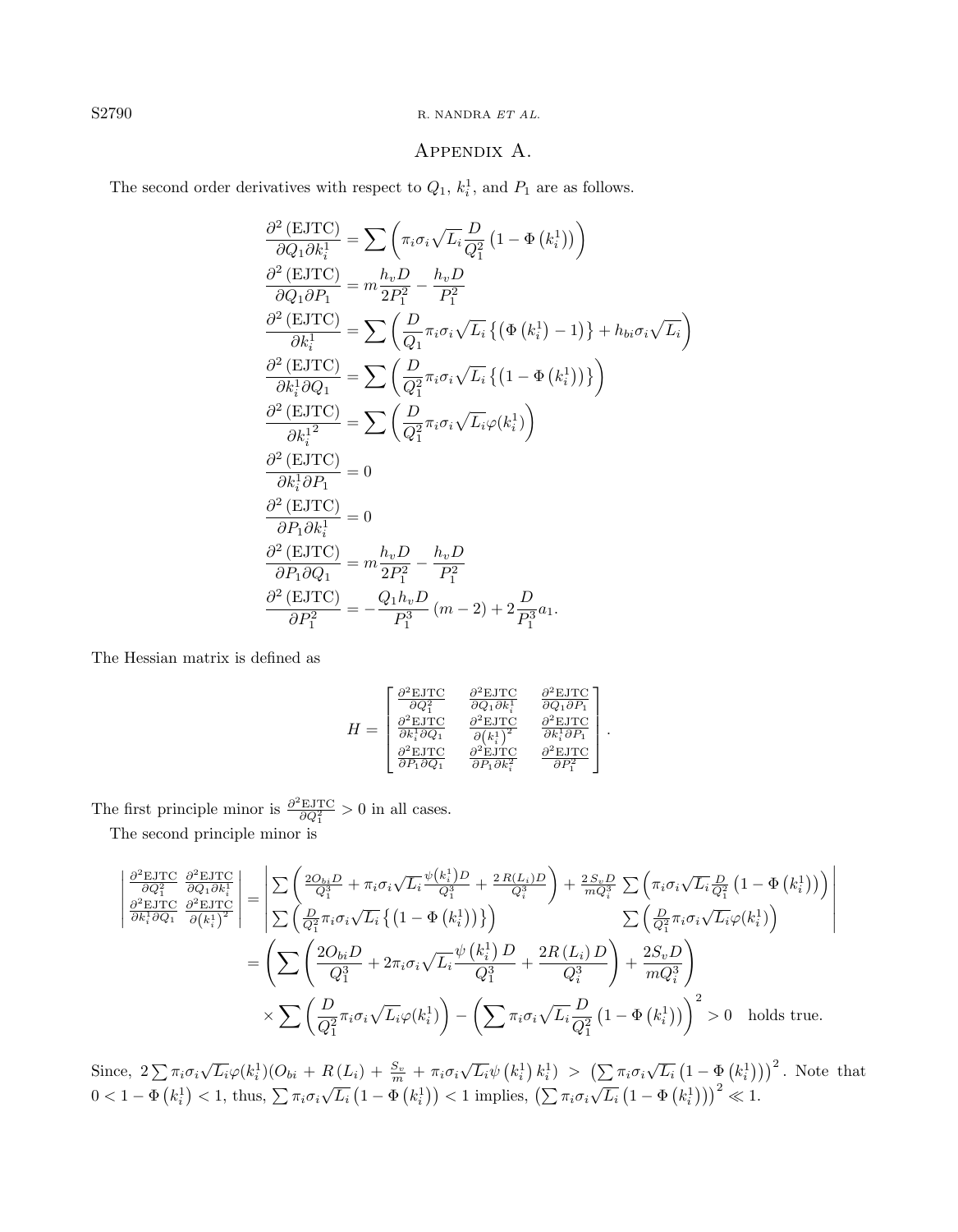Third principle minor is

 $\overline{\phantom{a}}$  $\overline{\phantom{a}}$  $\overline{\phantom{a}}$  $\overline{\phantom{a}}$  $\overline{\phantom{a}}$  $\overline{\phantom{a}}$  $\overline{\phantom{a}}$  $\overline{\phantom{a}}$ 

$$
\frac{\partial^2 \text{EJTC}}{\partial Q_1^2} \quad \frac{\partial^2 \text{EJTC}}{\partial Q_1 \partial k_i^1} \quad \frac{\partial^2 \text{EJTC}}{\partial Q_1 \partial P_1} = \begin{vmatrix} \frac{\partial^2 \text{EJTC}}{\partial Q_1^2} & \frac{\partial^2 \text{EJTC}}{\partial Q_1 \partial k_i^1} & \frac{\partial^2 \text{EJTC}}{\partial Q_1 \partial P_1} \\ \frac{\partial^2 \text{EJTC}}{\partial k_i^1 \partial Q_1} & \frac{\partial^2 \text{EJTC}}{\partial (k_i^1)^2} & \frac{\partial^2 \text{EJTC}}{\partial k_i^1 \partial Q_1} & \frac{\partial^2 \text{EJTC}}{\partial (k_i^1)^2} \end{vmatrix} = \begin{vmatrix} \frac{\partial^2 \text{EJTC}}{\partial Q_1 \partial k_i^1} & \frac{\partial^2 \text{EJTC}}{\partial Q_1 \partial P_1} \\ \frac{\partial^2 \text{EJTC}}{\partial k_i^1 \partial Q_1} & \frac{\partial^2 \text{EJTC}}{\partial P_1 \partial Q_1} \end{vmatrix} = \frac{\frac{\partial^2 \text{EJTC}}{\partial R_1 \partial Q_1} \quad \frac{\partial^2 \text{EJTC}}{\partial (k_i^1)^2} = \frac{\partial^2 \text{EJTC}}{\partial P_1 \partial Q_1} \quad \frac{\partial^2 \text{EJTC}}{\partial (k_i^1)^2} = \frac{\partial^2 \text{EJTC}}{\partial P_1^2} \quad \frac{\partial^2 \text{EJTC}}{\partial P_1^2} = -\left( m \frac{h_v D}{2P_1^2} - \frac{h_v D}{P_1^2} \right)^2 \cdot \sum \left( \frac{D}{Q_1^2} \pi_i \sigma_i \sqrt{L_i} k_i^1 \varphi(k_i^1) \right) + \left( 2 \frac{D}{P_1^3} a_1 - \frac{Q_1 h_v D}{P_1^3} \left( m - 2 \right) \right) \cdot \left( \sum \left( \frac{2O_{bi} D}{Q_1^3} + 2 \pi_i \sigma_i \sqrt{L_i} \frac{\psi \left( k_i^1 \right) D}{Q_1^3} + \frac{2R \left( L_i \right) D}{Q_i^3} \right) + \frac{2S_v D}{m Q_i^3} \right) \sum
$$

if the following condition holds.

$$
\left(2\frac{D}{P_1^3}a_1 - \frac{Q_1h_vD}{P_1^3}(m-2)\right)\cdot\left(\sum\left(\frac{2O_{bi}D}{Q_1^3} + 2\pi_i\sigma_i\sqrt{L_i}\frac{\psi(k_i^1)D}{Q_1^3} + \frac{2R(L_i)D}{Q_i^3} + \frac{2S_vD}{mQ_1^3}\right)\cdot\sum\left(\frac{D}{Q_1^2}\pi_i\sigma_i\sqrt{L_i}k_i^1\varphi(k_i^1)\right)\right) - \left(\sum\pi_i\sigma_i\sqrt{L_i}\frac{D}{Q_1^2}\left(1 - \Phi(k_i^1)\right)\right)^2 > \left(m\frac{h_vD}{2P_1^2} - \frac{h_vD}{P_1^2}\right)^2\cdot\sum\left(\frac{D}{Q_1^2}\pi_i\sigma_i\sqrt{L_i}\varphi(k_i^1)\right).
$$

Or,

$$
\frac{1}{Q_1} (2a_1 - Q_1 h_v (m-2)) \left( \sum \left( 2 \left( O_{bi} + \pi_i \sigma_i \sqrt{L_i} \psi \left( k_i^1 \right) + R \left( L_i \right) + \frac{S_v}{m} \right) \right) \cdot \left( \sum \left( Q_1 \pi_i \sigma_i \sqrt{L_i} k_i^1 \varphi(k_i^1) \right) - \frac{D}{Q_1} \left( \sum \pi_i \sigma_i \sqrt{L_i} \left( 1 - \Phi \left( k_i^1 \right) \right) \right)^2 \right) \right) > \frac{\left( \frac{m}{2} - 1 \right)^2 h_v^2}{P_1} \sum \left( \pi_i \sigma_i \sqrt{L_i} \varphi(k_i^1) \right).
$$

<span id="page-18-0"></span>Which proves the proposition.

# Appendix B.

Like Appendix [A,](#page-17-0) the Hessian matrix is

$$
H = \begin{bmatrix} \frac{\partial^2 \text{EJTC}}{\partial Q_2^2} & \frac{\partial^2 \text{EJTC}}{\partial Q_2 \partial k_i^2} & \frac{\partial^2 \text{EJTC}}{\partial Q_2 \partial P_2} \\ \frac{\partial^2 \text{EJTC}}{\partial k_i^2 \partial Q_2} & \frac{\partial^2 \text{EJTC}}{\partial (k_i^2)^2} & \frac{\partial^2 \text{EJTC}}{\partial k_i^2 \partial P_2} \\ \frac{\partial^2 \text{EJTC}}{\partial P_2 \partial Q_2} & \frac{\partial^2 \text{EJTC}}{\partial P_2 \partial k_i^2} & \frac{\partial^2 \text{EJTC}}{\partial P_2^2} \end{bmatrix}.
$$

The first principle minor

$$
\frac{\partial^2 (EJTC)}{\partial Q_2^2} = \sum \left( \frac{2O_{bi}D}{Q_2^3} + 2\pi_i \sigma_i \sqrt{L_i} \frac{\psi(k_2^1) D}{Q_2^3} + \frac{2R(L_i) D}{Q_2^3} \right) + \frac{2S_v D}{mQ_2^3} > 0.
$$

The second principle minor

$$
\begin{vmatrix} \frac{\partial^2 \text{EJTC}}{\partial Q_2^2} & \frac{\partial^2 \text{EJTC}}{\partial Q_2 \partial k_i^2} \\ \frac{\partial^2 \text{EJTC}}{\partial k_i^3 \partial Q_2} & \frac{\partial^2 \text{EJTC}}{\partial (k_i^2)} \end{vmatrix} > 0.
$$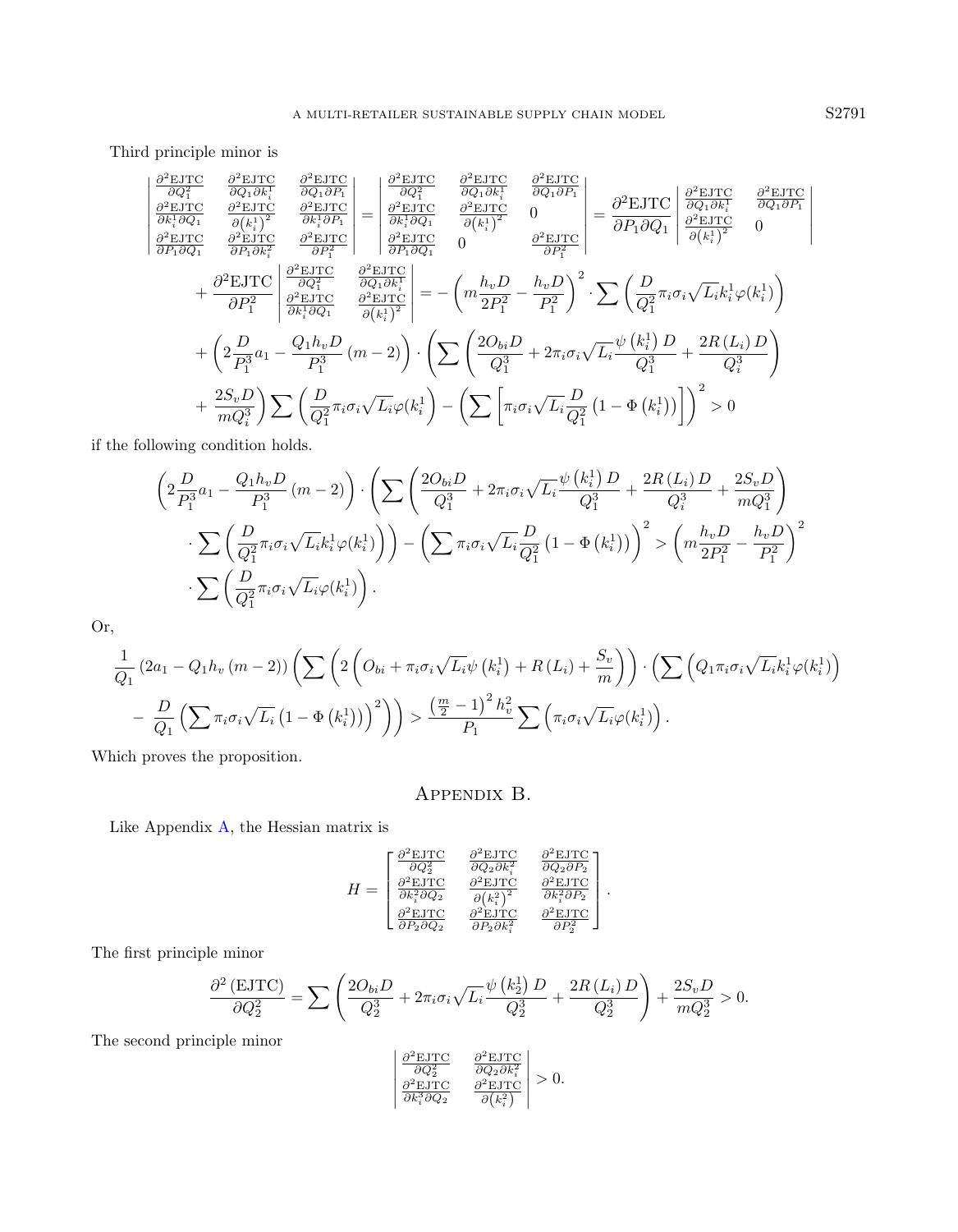As,

$$
2\sum \pi_i \sigma_i \sqrt{L_i} \varphi(k_i^1) (O_{bi} + R(L_i) + \frac{S_v}{m} + \pi_i \sigma_i \sqrt{L_i} \psi(k_i^1) k_i^1) > \left(\sum \pi_i \sigma_i \sqrt{L_i} \left(1 - \Phi(k_i^1)\right)\right)^2.
$$

The third principle minor

$$
\begin{vmatrix}\n\frac{\partial^2 \text{EJTC}}{\partial Q_2^2} & \frac{\partial^2 \text{EJTC}}{\partial Q_2 \partial k_i^2} & \frac{\partial^2 \text{EJTC}}{\partial Q_2 \partial P_2} \\
\frac{\partial^2 \text{EJTC}}{\partial k_i^2 \partial Q_2} & \frac{\partial^2 \text{EJTC}}{\partial (k_i^2)} & \frac{\partial^2 \text{EJTC}}{\partial k_i^2 \partial Q_2} & \frac{\partial^2 \text{EJTC}}{\partial k_i^2 \partial Q_2} & \frac{\partial^2 \text{EJTC}}{\partial k_i^2 \partial Q_2} & \frac{\partial^2 \text{EJTC}}{\partial (k_i^2)}\n\end{vmatrix} = \begin{vmatrix}\n\frac{\partial^2 \text{EJTC}}{\partial Q_2 \partial k_i^2} & \frac{\partial^2 \text{EJTC}}{\partial Q_2 \partial k_i^2} & \frac{\partial^2 \text{EJTC}}{\partial Q_2 \partial P_2} \\
\frac{\partial^2 \text{EJTC}}{\partial k_i^2 \partial Q_2} & \frac{\partial^2 \text{EJTC}}{\partial P_2 \partial Q_2} & \frac{\partial^2 \text{EJTC}}{\partial P_2 \partial Q_2}\n\end{vmatrix} = \frac{\partial^2 \text{EJTC}}{\partial P_2 \partial Q_2} \begin{vmatrix}\n\frac{\partial^2 \text{EJTC}}{\partial k_i^2} & \frac{\partial^2 \text{EJTC}}{\partial (k_i^2)^2} \\
\frac{\partial^2 \text{EJTC}}{\partial k_i^2 \partial Q_2} & \frac{\partial^2 \text{EJTC}}{\partial Q_2 \partial k_i^2} \\
\frac{\partial^2 \text{EJTC}}{\partial k_i^2 \partial Q_2} & \frac{\partial^2 \text{EJTC}}{\partial (k_i^2)^2}\n\end{vmatrix} = -\left(m \frac{h_v D}{2P_2^2} - \frac{h_v D}{P_2^2} + \frac{RD \alpha c_2}{2}\right)^2 \cdot \sum \left(\frac{D}{Q_2^2} \pi_i \sigma_i \sqrt{L_i} k_i^2 \varphi(k_i^2)\right) \\
+ \left(2 \frac{D}{P_2^3} a_1 - \frac{Q_2 h_v D}{P_2^3} (m-2)\right) \cdot \left(2 \sum \pi_i \sigma_i \sqrt{L_i} \varphi(k_i^1) \left(O_{bi} + R(L
$$

Only if,

$$
\left(2\frac{D}{P_2^3}a_1 - \frac{Q_2h_vD}{P_2^3}(m-2)\right) \cdot 2\sum \pi_i\sigma_i\sqrt{L_i}\varphi(k_i^1)\left(O_{bi} + R(L_i) + \frac{S_v}{m} + \pi_i\sigma_i\sqrt{L_i}\psi(k_i^1) k_i^1\right) - \left(\sum \pi_i\sigma_i\sqrt{L_i}\left(1 - \Phi(k_i^1)\right)\right)^2 > \left(m\frac{h_vD}{2P_2^2} - \frac{h_vD}{P_2^2} + \frac{RD\alpha c_2}{2}\right)^2 \cdot \sum \left(\frac{D}{Q_2^2}\pi_i\sigma_i\sqrt{L_i}k_i^2\varphi(k_i^2)\right)
$$

<span id="page-19-8"></span><span id="page-19-6"></span><span id="page-19-1"></span><span id="page-19-0"></span>holds true which proves the proposition.

<span id="page-19-4"></span>Acknowledgements. Authors of this article acknowledge all reviewers for their valuable suggestions to improve the article.

#### <span id="page-19-9"></span>Conflict of interest

<span id="page-19-7"></span><span id="page-19-5"></span>The authors do not have any conflict of interest with anyone.

### **REFERENCES**

- <span id="page-19-3"></span>[1] P. Ahi and C. Searcy, A comparative literature analysis of definitions for green and sustainable supply chain management. J. Cleaner Prod. 52 (2013) 329–341.
- [2] A. Banerjee, A joint economic-lot-size model for purchaser and vendor. *Decis. Sci.* **17** (1986) 292-311.
- <span id="page-19-2"></span>[3] A. Banerjee and S. Banerjee, Coordinated order less inventory replenishment for a vendor and multiple buyers. Int. J. Technol. Manage. **7** (1992) 328-336.
- [4] A. Banerjee and J.S. Burton, Coordinated vs. independent inventory replenishment policies for a vendor and multiple buyers. Int. J. Prod. Econ. 35 (1994) 215–222.
- [5] D. Battini, A. Persona and F. Sgarbossa, A sustainable EOQ model: theoretical formulation and applications. Int. J. Prod. Econ. 149  $(2014)$  145–153.
- [6] M. Ben-Daya and A. Raouf, Inventory models involving lead time as a decision variable. J. Oper. Res. Soc. 45 (1994) 579–582.
- [7] Y. Bouchery, A. Ghaffari, Z. Jemai and Y. Dallery, Including sustainability criteria into inventory models. Eur. J. Oper. Res. 222 (2012) 229–240.
- [8] L.E. Cárdenas-Barrón, K.J. Chung and G. Treviño-Garza, Celebrating a century of the economic order quantity model in honour of Ford Whitman Harris. Int. J. Prod. Econ. 155 (2014) 1-7.
- [9] G. Cheng and L. Li, Joint optimization of production, quality control and maintenance for serial-parallel multistage production systems. Reliab. Eng. Syst. Saf. 204 (2020) 107–146.
- [10] C.J. Chung, An integrated production-inventory deteriorating model for pricing policy considering imperfect production, inspection planning and warranty-period-and stock-level-dependent demand. Int. J. Syst. Sci. 39 (2008) 823–837.
- [11] C.J. Conrad and N.H. McClamrock, The drilling problem: a stochastic modeling and control example in manufacturing. IEEE Trans. Autom. Control 32 (1987) 947–958.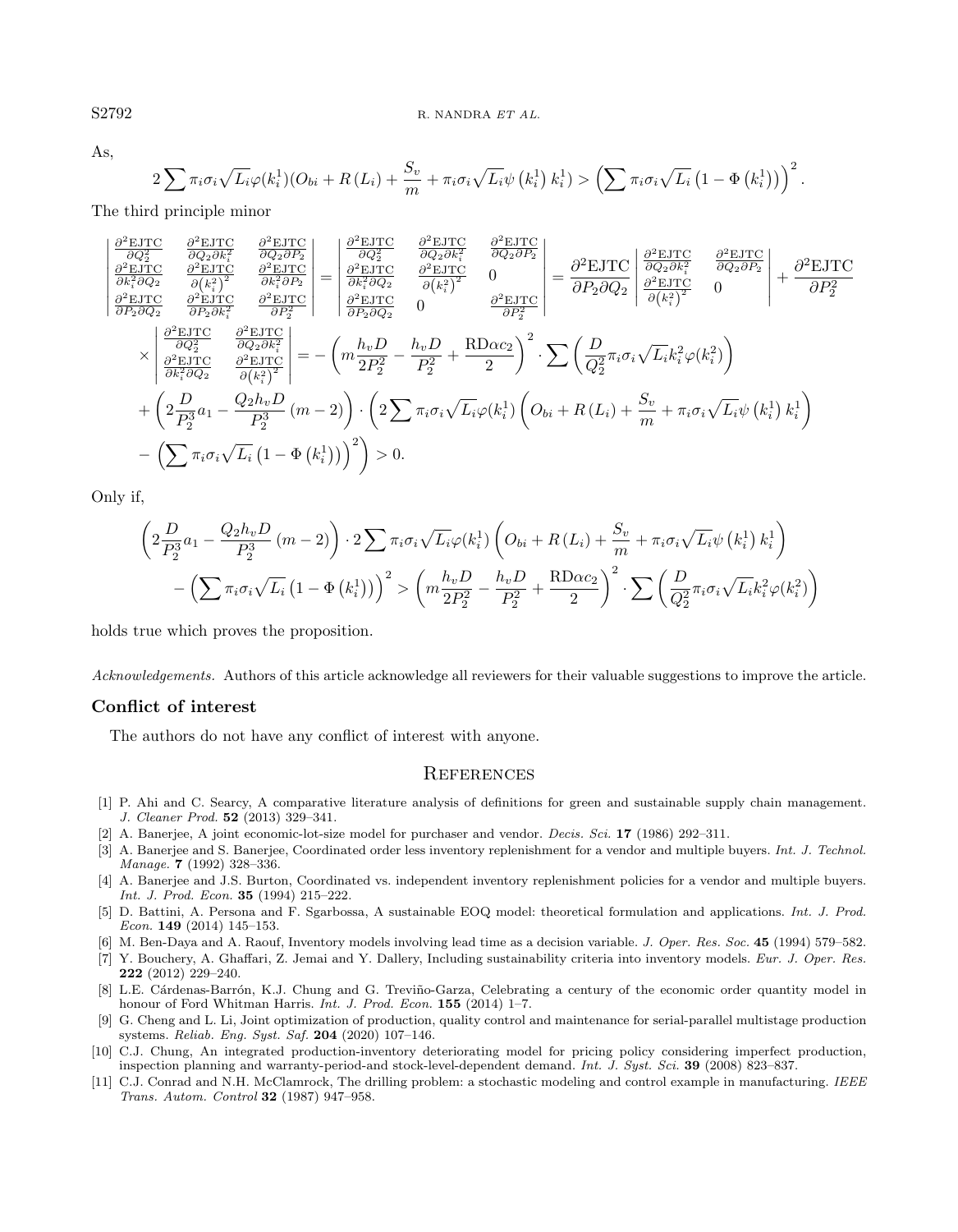- <span id="page-20-30"></span><span id="page-20-29"></span><span id="page-20-28"></span><span id="page-20-27"></span><span id="page-20-26"></span><span id="page-20-18"></span><span id="page-20-17"></span><span id="page-20-1"></span><span id="page-20-0"></span>[12] B.K. Dey, B. Sarkar and S. Pareek, A two-echelon supply chain management with setup time and cost reduction, quality improvement and variable production rate. Mathematics 7 (2019) 328.
- <span id="page-20-7"></span>[13] B.K. Dey, B. Sarkar, M. Sarkar and S. Pareek, An integrated inventory model involving discrete setup cost reduction, variable safety factor, selling-price dependent demand, and investment. RAIRO:OR 53 (2019) 39–57.
- <span id="page-20-20"></span>[14] B.K. Dev, S. Pareek, M. Tavyab and B. Sarkar, Autonomation policy to control work-in-process inventory in a smart production system. Int. J. Prod. Res. (2020). DOI: [10.1080/00207543.2020.1722325](https://doi.org/10.1080/00207543.2020.1722325).
- <span id="page-20-14"></span>[15] C. Gao, T.C. Cheng, H. Shen and L. Xu, Newdevelopments in stochastic models of manufacturing and service operations incentives for quality improvement efforts coordination in supply chains with partial cost allocation contract. Int. J. Prod. Res. 54 (2016) 6216–6231.
- <span id="page-20-2"></span>[16] S.K. Goyal, An integrated inventory model for a single supplier-single customer problem. Int. J. Prod. Res. 15 (1976) 107–111.
- <span id="page-20-19"></span>[17] S.K. Goyal, A joint economic-lot-size model for purchaser and vendor: a comment. Decis. Sci. 19 (1988) 236-241.
- <span id="page-20-8"></span>[18] T. Hacking and P. Guthrie, A framework for clarifying the meaning of triple bottom-line, integrated, and sustainability assessment. Environ. Impact Assess. Rev. 28 (2008) 73–89.
- <span id="page-20-3"></span>[19] M. Herva and E. Roca, Review of combined approaches and multi-criteria analysis for corporate environmental evaluation. J. Cleaner Prod. 39 (2013) 355–371.
- <span id="page-20-4"></span>[20] C.K. Huang, T.L. Cheng, T.C. Kao and S.K. Goyal, An integrated inventory model involving manufacturing setup cost reduction in compound Poisson process. Int. J. Prod. Res. 49 (2011) 1219–1240.
- <span id="page-20-15"></span>[21] J.K. Jha and K. Shankar, Single-vendor multi-buyer integrated production-inventory model with controllable lead time and service level constraints. Appl. Math. Model. 37 (2013) 1753–1767.
- <span id="page-20-16"></span>[22] M. Khan, M. Hussain and H.M. Saber, Information sharing in a sustainable supply chain. Int. J. Prod. Econ. 181(A) (2016) 201–214.
- <span id="page-20-5"></span>[23] M. Khouja and A. Mehrez, Economic production lot size model with variable production rate and imperfect quality. J. Oper. Res. Soc. 45 (1994) 1405–1417.
- <span id="page-20-10"></span>[24] C.J. Liao and C.H. Shyu, An analytical determination of lead time with normal demand. Int. J. Oper. Prod. Manage. 11 (1991) 72–78.
- <span id="page-20-6"></span>[25] J.D. Linton, R. Klassen and V. Jayaraman, Sustainable supply chains: an introduction. J. Oper. Manage. 25 (2007) 1075–1082.
- <span id="page-20-11"></span>[26] L. Lu, A one-vendor multi-buyer integrated inventory model. Eur. J. Oper. Res. 81 (1995) 312–323.
- [27] A. Majumder, R. Guchhait and B. Sarkar, Manufacturing quality improvement and setup cost reduction in a vendor-buyer supply chain model. Eur. J. Ind. Eng. 11 (2017) 588–612.
- <span id="page-20-13"></span><span id="page-20-12"></span>[28] A. Majumder, C. Jaggi and B. Sarkar, A multi-retailer supply chain model with backorder and variable production cost. RAIRO:OR 52 (2018) 943–954.
- <span id="page-20-25"></span>[29] A. Mehrez, O.F. Offodile and B.H. Ahn, A decision analysis view on the effect of robot repeatability on profit. IIE Trans. 27 (1995) 60–71.
- <span id="page-20-22"></span>[30] O.F. Offodile and K. Ugwu, Evaluating the effect of speed and payload on robot repeatability. Rob. Comput.-Integr. Manuf. 8 (1991) 27–33.
- <span id="page-20-9"></span>[31] L.Y. Ouyang and C.K. Chen, Quality improvement, setup cost and lead-time reductions in lot size reorder point models with an imperfect production process. Comput. Oper. Res. 29 (2002) 1701–1717.
- [32] L.Y. Ouyang, N.C. Yeh and K.S. Wu, Mixture inventory model with backorders and lost sales for variable lead time. J. Oper. Res. Soc. 47 (1996) 829–832.
- <span id="page-20-23"></span>[33] L.Y. Ouyang, K.S. Wu and C.H. Ho, Integrated vendor-buyer cooperative models with stochastic demand in controllable lead time. Int. J. Prod. Econ. **92** (2004) 255-266.
- <span id="page-20-21"></span>[34] J.C.H. Pan and J.S. Yang, A study of an integrated inventory with controllable lead time. Int. J. Prod. Res. 40 (2002) 1263–1273.
- [35] E.L. Porteus, Optimal lot sizing, process quality improvement and setup cost reduction. Oper. Res. 34 (1986) 137–144.
- <span id="page-20-24"></span>[36] M.J. Rosenblatt and H.L. Lee, Economic production cycles with imperfect productions processes. IIE Trans. 18 (1986) 48–54.
- [37] S.S. Sana, A production-inventory model of imperfect quality products in a three-layer supply chain. Decis. Support Syst. 50 (2011) 539–547.
- [38] B. Sarkar, Supply chain coordination with variable backorder, inspections, and discount policy for fixed lifetime products. Math. Prod. Eng. 14 (2016) 6318737: 1–20.
- [39] B. Sarkar and A. Majumder, Integrated vendor-buyer supply chain model with vendor's setup cost reduction. Appl. Math. Comput. 224 (2013) 362–371.
- [40] B. Sarkar, S.S. Sana and K.S. Chaudhuri, Optimal reliability, production lot size and safety stock in an imperfect production system. Int. J. Math. Oper. Res. 2 (2010) 467–490.
- [41] B. Sarkar, A. Majumder, M. Sarkar, N. Kim and M. Ullah, Effects of variable production rate on quality of products in a single-vendor multi-buyer supply chain management. Int. J. Adv. Manuf. Technol. 99 (2018) 567–581.
- [42] B. Sarkar, M. Omir and N.H. Kim, A cooperative advertising collaboration policy in supply chain management under uncertain conditions. Appl. Soft Comput. 88 (2020) 105984.
- [43] S. Sarkar and B.C. Giri, Optimal ordering policy in a two-echelon supply chain model with variable backorder and demand uncertainty. RAIRO:OR (2020) DOI: [10.1051/ro/2020007](https://doi.org/10.1051/ro/2020007).
- [44] S. Sarkar, B.C. Giri and A.K. Sarkar, A vendor-buyer inventory model with lot-size and production rate dependent lead time under time value of money. RAIRO:OR 54 (2020) 961–979